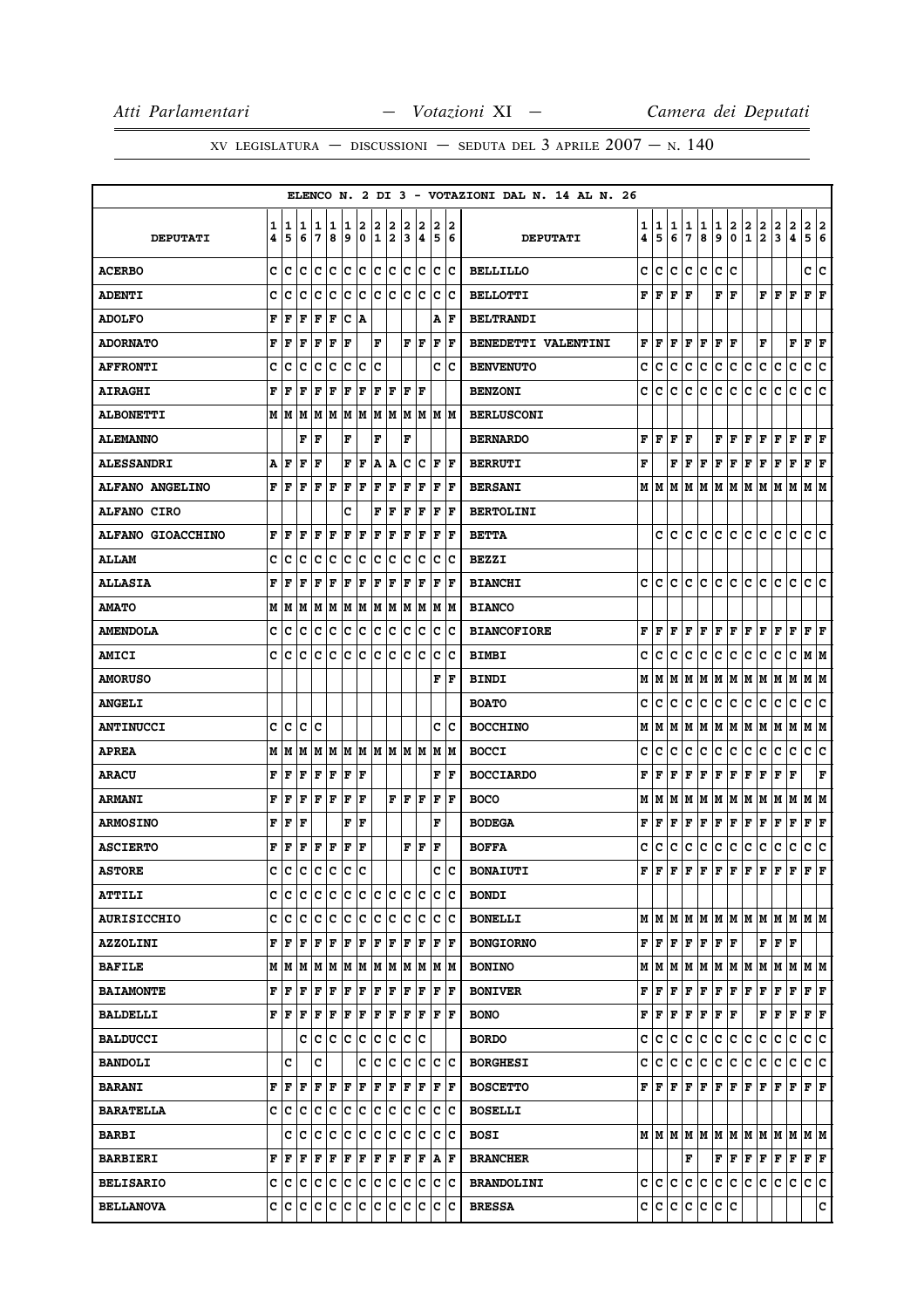|                     |        |        |                 |           |              |        |                    |                      |          |        |                         |        |                                                                                                                                  | ELENCO N. 2 DI 3 - VOTAZIONI DAL N. 14 AL N. 26 |                              |                                                                                                           |        |               |               |                                                                                                                                |               |               |               |                                                                       |               |                             |               |
|---------------------|--------|--------|-----------------|-----------|--------------|--------|--------------------|----------------------|----------|--------|-------------------------|--------|----------------------------------------------------------------------------------------------------------------------------------|-------------------------------------------------|------------------------------|-----------------------------------------------------------------------------------------------------------|--------|---------------|---------------|--------------------------------------------------------------------------------------------------------------------------------|---------------|---------------|---------------|-----------------------------------------------------------------------|---------------|-----------------------------|---------------|
| <b>DEPUTATI</b>     | 1<br>4 | 1<br>5 | 1<br>6          | 1<br>7    | 1<br>8       | 1<br>9 | 2<br>0             | 2<br>I1              | 2<br> 2  | 2<br>3 | 2<br>4                  | 2<br>5 | 2<br>6                                                                                                                           | <b>DEPUTATI</b>                                 | 1<br>$\overline{\mathbf{4}}$ | 1<br>5                                                                                                    | 1<br>6 | $\frac{1}{7}$ | $\frac{1}{8}$ | $\frac{1}{9}$                                                                                                                  | $\frac{2}{0}$ | $\frac{2}{1}$ | $\frac{2}{2}$ | $\frac{2}{3}$                                                         | $\frac{2}{4}$ | $\frac{2}{5}$               | $\frac{2}{6}$ |
| <b>BRICOLO</b>      | F      | F      | F               | F         | F            | F      | F                  | F F                  |          |        | F F                     |        | $ {\bf F}  {\bf F} $                                                                                                             | <b>CASTIELLO</b>                                |                              |                                                                                                           |        |               |               |                                                                                                                                |               |               |               |                                                                       |               |                             |               |
| <b>BRIGANDI'</b>    |        | FF     | F               | F         | F            | F      | ΙF                 |                      |          |        | F F F F                 |        | F F                                                                                                                              | <b>CATANOSO</b>                                 |                              |                                                                                                           |        |               |               |                                                                                                                                |               |               |               |                                                                       |               | FF                          |               |
| <b>BRIGUGLIO</b>    |        |        |                 |           |              |        |                    |                      |          |        |                         |        |                                                                                                                                  | <b>CATONE</b>                                   |                              | MIM                                                                                                       | M      | lМ            |               | M   M                                                                                                                          |               |               | M  M  M  M    |                                                                       | IМ            | MM                          |               |
| <b>BRUGGER</b>      |        | M   M  |                 |           |              |        |                    |                      |          |        |                         |        | M  M  M  M  M  M  M  M  M  C  C                                                                                                  | <b>CECCACCI RUBINO</b>                          | F                            |                                                                                                           | F      | F             |               | F                                                                                                                              | F             | F             | F             | F                                                                     | F             | ${\bf F} \,   \, {\bf F}$   |               |
| <b>BRUNO</b>        | F      | F      | F               | F         | $\mathbf F$  | F      | F                  | $ {\bf F}  {\bf F} $ |          | F      | F                       | F      | ١F                                                                                                                               | CECCUZZI                                        | c                            | c                                                                                                         | c      | c             | с             | с                                                                                                                              | с             | c             | с             | c                                                                     | c             | c                           | c             |
| <b>BRUSCO</b>       | F      | F      | F               | F         | $\mathbf{F}$ | F      | F                  | $ {\bf F} {\bf F}$   |          |        | $ {\bf F} $ ${\bf F}$   |        | F  F                                                                                                                             | <b>CENTO</b>                                    | М                            | М                                                                                                         | М      | М             | М             | М                                                                                                                              | M             | М             | M             | M                                                                     | М             | M   M                       |               |
| <b>BUCCHINO</b>     | C      | c      | C               | c         | C            | lc.    | $\bar{\mathbf{c}}$ | c c                  |          |        | c c                     |        | c c                                                                                                                              | <b>CERONI</b>                                   | F                            | F                                                                                                         | F      | F             | F             | F                                                                                                                              | F             | F             | F             | F                                                                     | $\mathbf F$   | $\mathbf{F} \mathbf{F}$     |               |
| <b>BUEMI</b>        |        |        |                 |           |              |        |                    |                      |          |        |                         |        |                                                                                                                                  | <b>CESA</b>                                     | F                            | F                                                                                                         | F      | F             |               |                                                                                                                                |               |               |               |                                                                       |               | $\mathbf{F}   \mathbf{F}$   |               |
| <b>BUFFO</b>        |        |        |                 |           | c            | lc.    |                    |                      |          |        | c c c c c               |        | c c                                                                                                                              | <b>CESARIO</b>                                  | c                            | c                                                                                                         | с      | с             | c             | c                                                                                                                              | c             | с             | c             | c                                                                     | c             | c                           | lc.           |
| <b>BUGLIO</b>       | c      | c      | c               | Iс        | A            |        |                    |                      |          |        |                         |        | c  c                                                                                                                             | <b>CESARO</b>                                   |                              |                                                                                                           | F      |               | F             |                                                                                                                                | F             | F             |               | F                                                                     |               | F                           |               |
| <b>BUONFIGLIO</b>   | F      | F      | F               | F         | F            |        | F F                | F F                  |          |        | F  F                    |        |                                                                                                                                  | <b>CESINI</b>                                   | с                            | с                                                                                                         | с      | с             | с             | с                                                                                                                              | c             | c             | с             | с                                                                     | c             | c c                         |               |
| <b>BUONTEMPO</b>    | F      | F      | F               | F         |              |        |                    |                      |          |        |                         |        | F  F                                                                                                                             | <b>CHIANALE</b>                                 | c                            | C                                                                                                         | c      | c             | c             | с                                                                                                                              | c             | c             | c             | c                                                                     | c             | c                           | ∣c            |
| <b>BURCHIELLARO</b> | c      | c      | с               | c         | c            | c c    |                    | c c                  |          |        | c c                     |        | c c                                                                                                                              | <b>CHIAROMONTE</b>                              |                              |                                                                                                           |        |               |               |                                                                                                                                |               |               |               |                                                                       |               |                             |               |
| <b>BURGIO</b>       | c      | c      | c               | c         | c            | c      | c                  | c c                  |          |        | c c                     |        | c c                                                                                                                              | <b>CHICCHI</b>                                  |                              | c                                                                                                         | c      | c             | c             |                                                                                                                                | c             |               | c             | с                                                                     | C             |                             | c             |
| <b>BURTONE</b>      | c      | с      | с               | с         | c            | ∣c∶    | $ {\bf c} $        |                      | le le le |        | Iс                      | ΙC     | Ιc                                                                                                                               | <b>CHITI</b>                                    | М                            | lм                                                                                                        | М      | М             |               | M   M                                                                                                                          | M M           |               | М             | М                                                                     |               | MMM                         |               |
| <b>CACCIARI</b>     | c      |        |                 | c c c c c |              |        |                    |                      |          |        |                         |        | c c                                                                                                                              | <b>CIALENTE</b>                                 |                              | с                                                                                                         | с      | c             | c             |                                                                                                                                | c             | с             | c             | c                                                                     | c             |                             | c             |
| <b>CALDAROLA</b>    |        |        |                 |           |              |        |                    |                      |          |        |                         |        |                                                                                                                                  | <b>CICCHITTO</b>                                |                              |                                                                                                           |        |               |               |                                                                                                                                |               |               |               |                                                                       |               |                             |               |
| <b>CALGARO</b>      | c      | с      | с               |           | c c          |        | c c                | c c                  |          |        |                         |        | c c c c                                                                                                                          | <b>CICCIOLI</b>                                 | F                            | F                                                                                                         | F      | F             | F             | ${\bf F}$ $\bf F$                                                                                                              |               |               |               |                                                                       |               | FF                          |               |
| <b>CALIGIURI</b>    | F      | F      | F               | F         | F            | F      | F                  |                      | F        | F      | F                       | F      | ١F                                                                                                                               | CICU                                            | F                            | F                                                                                                         | F      |               | F             | Α                                                                                                                              |               |               |               | F F F F F                                                             |               | ${\bf F}$ ${\bf F}$         |               |
| <b>CAMPA</b>        | F      | F      | F               | F         | F            | F      | F F F              |                      |          | F      | F                       |        | $ {\bf F}  {\bf F} $                                                                                                             | <b>CIOCCHETTI</b>                               | F                            | F                                                                                                         | F      | F             | F             | A                                                                                                                              |               |               |               |                                                                       |               | A F                         |               |
| <b>CANCRINI</b>     | c      | c      | c               | c         | c            | lc.    | IС                 |                      | c        | lc.    |                         |        | C C C                                                                                                                            | <b>CIOFFI</b>                                   | c                            | c                                                                                                         | с      | c             | c             |                                                                                                                                |               |               |               |                                                                       |               | c                           | c             |
| <b>CANNAVO'</b>     |        |        |                 |           |              |        |                    |                      |          |        |                         |        |                                                                                                                                  | CIRIELLI                                        | F                            | F                                                                                                         | F      | F             | F             | F                                                                                                                              | F             | F             | F             | F                                                                     | F             | F                           | F             |
| <b>CAPARINI</b>     |        | F F    |                 | F F       | F            |        |                    |                      |          |        | $F$ $F$ $F$ $F$ $F$ $F$ |        | F F                                                                                                                              | CIRINO POMICINO                                 |                              |                                                                                                           |        |               |               |                                                                                                                                |               |               |               |                                                                       |               |                             |               |
| <b>CAPEZZONE</b>    |        | M   M  |                 |           |              |        |                    |                      |          |        |                         |        | M  M  M  M  M  M  M  M  M  M  M                                                                                                  | <b>CODURELLI</b>                                | с                            | c                                                                                                         | c      | c             | с             | с                                                                                                                              | с             | c             | с             | c                                                                     | c             | c                           | c             |
| CAPITANIO SANTOLINI |        |        |                 |           |              |        |                    |                      |          |        |                         |        |                                                                                                                                  | <b>COGODI</b>                                   | c                            | c                                                                                                         | с      | с             | с             | c                                                                                                                              |               |               |               |                                                                       |               | c c                         |               |
| <b>CAPODICASA</b>   |        |        |                 |           |              |        |                    |                      |          |        |                         |        | м м м м м м м м м м м м м                                                                                                        | <b>COLASIO</b>                                  |                              |                                                                                                           |        |               |               |                                                                                                                                |               |               |               |                                                                       |               | c                           | c             |
| <b>CAPOTOSTI</b>    |        |        | c c c c c c c c |           |              |        |                    |                      |          |        |                         |        | c  c                                                                                                                             | <b>COLUCCI</b>                                  |                              |                                                                                                           |        |               |               |                                                                                                                                |               |               |               | $M$   $M$   $M$   $M$   $M$   $M$   $M$   $M$   $M$   $M$   $M$   $M$ |               |                             |               |
| <b>CARBONELLA</b>   |        |        |                 |           |              |        |                    |                      |          |        |                         |        |                                                                                                                                  | <b>COMPAGNON</b>                                |                              | ${\bf F}$ $\bf [F]$                                                                                       |        |               |               |                                                                                                                                |               |               | F F A A F F   | F F A F                                                               |               |                             |               |
| <b>CARDANO</b>      |        |        | c c c c c c c   |           |              |        |                    |                      |          |        |                         |        | c c c                                                                                                                            | <b>CONSOLO</b>                                  |                              | FIF                                                                                                       | F      | $\mathbf F$   | F             | F                                                                                                                              | F             | F             | F             | F                                                                     | F             | FF                          |               |
| <b>CARDINALE</b>    |        |        |                 |           |              |        |                    |                      |          |        |                         |        | c c c c c c c c c c c c c c c c                                                                                                  | CONTE GIANFRANCO                                |                              |                                                                                                           |        |               |               |                                                                                                                                |               |               |               |                                                                       |               |                             |               |
| <b>CARFAGNA</b>     |        | FF     | A               |           |              |        |                    |                      |          |        |                         |        | ${\bf F}\, \, {\bf F}\, \, {\bf F}\, \, {\bf F}\, \, {\bf F}\, \, {\bf F}\, \, {\bf F}\, \, {\bf F}\, \, {\bf F}\, \, {\bf F}\,$ | <b>CONTE GIORGIO</b>                            |                              |                                                                                                           |        |               |               |                                                                                                                                |               |               |               |                                                                       |               | ${\bf F} \parallel {\bf F}$ |               |
| <b>CARLUCCI</b>     |        | FF     |                 | F F F     |              |        |                    |                      |          |        | F F F F F F             |        | $ {\bf F} {\bf F}$                                                                                                               | <b>CONTENTO</b>                                 |                              |                                                                                                           |        |               |               | $\mathbf{F} \,   \, \mathbf{F} \,   \, \mathbf{F} \,   \, \mathbf{F} \,   \, \mathbf{F} \,   \, \mathbf{F} \,   \, \mathbf{F}$ |               |               |               |                                                                       |               | ${\bf F} \parallel {\bf F}$ |               |
| <b>CARRA</b>        |        |        |                 |           |              |        |                    |                      |          |        |                         |        |                                                                                                                                  | CONTI GIULIO                                    |                              |                                                                                                           |        |               |               |                                                                                                                                |               |               |               |                                                                       |               |                             |               |
| <b>CARTA</b>        | C      |        |                 |           |              |        |                    |                      |          |        |                         |        | $c   c   c   c   c   c   c   c   c   c   c$                                                                                      | CONTI RICCARDO                                  | F                            |                                                                                                           |        |               | F             |                                                                                                                                | А             |               |               |                                                                       |               | A F                         |               |
| <b>CARUSO</b>       |        | c c    |                 | c c c     |              | c c    |                    |                      |          |        |                         |        | c  c                                                                                                                             | <b>CORDONI</b>                                  |                              |                                                                                                           |        |               |               |                                                                                                                                |               |               |               | $M$   $M$   $M$   $M$   $M$   $M$   $M$   $M$   $M$   $M$             |               | c c                         |               |
| <b>CASERO</b>       | F      | F      | F               |           |              | F F    |                    |                      | F F F    |        | F                       |        | F F                                                                                                                              | COSENTINO LIONELLO                              | c                            | c                                                                                                         | c      | c             | с             | c                                                                                                                              | c             | c             | c             |                                                                       | c             | c c                         |               |
| <b>CASINI</b>       |        |        |                 |           |              |        |                    |                      |          |        |                         |        | $M$   $M$   $M$   $M$   $M$   $M$   $M$   $M$   $M$   $M$   $M$   $M$                                                            | COSENTINO NICOLA                                | F                            |                                                                                                           |        |               |               | F                                                                                                                              |               |               | F             |                                                                       | F             |                             | F             |
| <b>CASSOLA</b>      | c      | с      |                 |           |              |        |                    |                      |          |        |                         |        | C C C C C C C C C C C                                                                                                            | <b>COSENZA</b>                                  | F                            | F                                                                                                         | F      | F             | F             | F                                                                                                                              | F             |               | F             | F                                                                     | F             |                             | F             |
| <b>CASTAGNETTI</b>  |        |        |                 |           |              |        |                    |                      |          |        |                         |        |                                                                                                                                  | <b>COSSIGA</b>                                  |                              | F F F                                                                                                     |        |               |               | F A                                                                                                                            |               | F F           | F F           |                                                                       |               | F F F                       |               |
| <b>CASTELLANI</b>   |        |        | F F F F F       |           |              |        |                    |                      |          |        |                         |        | $\mathbf{F} \left  \mathbf{F} \right  \mathbf{F} \left  \mathbf{F} \right  \mathbf{F} \left  \mathbf{F} \right.$                 | <b>COSTA</b>                                    |                              | $\mathbf{F} \left  \mathbf{F} \right. \left  \mathbf{F} \right. \left  \mathbf{F} \right. \left  \right.$ |        |               | Г             | F F                                                                                                                            |               |               |               |                                                                       |               | $\mathbf{F}   \mathbf{F}$   |               |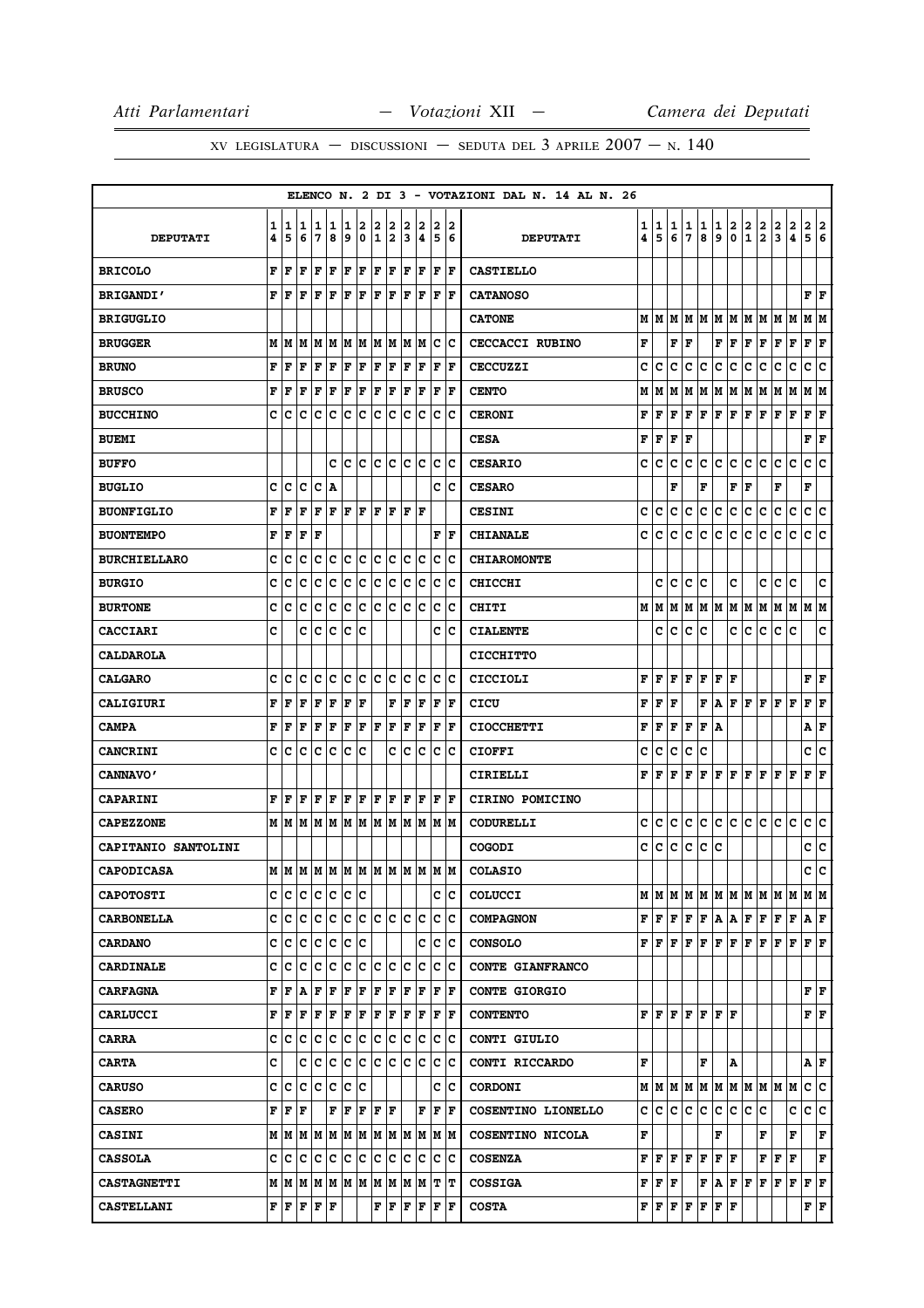|                          |   |                                                                                                                                |                         |     |     |     |             |         |    |                             |     |                     |                        | ELENCO N. 2 DI 3 - VOTAZIONI DAL N. 14 AL N. 26 |   |     |   |     |                                                                                                                                                   |     |                         |               |               |                                                           |              |                                                                                                     |    |
|--------------------------|---|--------------------------------------------------------------------------------------------------------------------------------|-------------------------|-----|-----|-----|-------------|---------|----|-----------------------------|-----|---------------------|------------------------|-------------------------------------------------|---|-----|---|-----|---------------------------------------------------------------------------------------------------------------------------------------------------|-----|-------------------------|---------------|---------------|-----------------------------------------------------------|--------------|-----------------------------------------------------------------------------------------------------|----|
|                          | 1 | 1                                                                                                                              | 1                       | 1   | 1   | 1   | 2           | 2       | 2  | 2                           | 2   | 2                   | 2                      |                                                 | 1 | 1   | 1 | 1   | 1                                                                                                                                                 | 1   | 2                       | 2             |               | 2                                                         |              | 2                                                                                                   | 2  |
| <b>DEPUTATI</b>          | 4 | 5                                                                                                                              | 6                       | 7   | 8   | 9   | 0           | 1       | 2  | 3                           | 14  | 5                   | 6                      | <b>DEPUTATI</b>                                 | 4 | 5   | 6 | 7   | 8                                                                                                                                                 | 9   | $\overline{\mathbf{0}}$ | $\mathbf{1}$  | $\frac{2}{2}$ | 3                                                         | 2<br>4       | 5 <sup>1</sup>                                                                                      | 6  |
| <b>COSTANTINI</b>        | c | ١c                                                                                                                             | c                       | Iс  | ١c  | lc. | $ {\bf c} $ | Ιc      | Iс | lc.                         | Ιc  | c                   | Ιc                     | DI CAGNO ABBRESCIA                              | F | l F | F | l F | F                                                                                                                                                 | F   | F                       | F             | l F           | F                                                         | F            | F                                                                                                   | ΙF |
| <b>COTA</b>              | F | lF                                                                                                                             | l F                     | F   | ΙF  |     |             | F       | F  | lF.                         | F   | F                   | ١F                     | DI CENTA                                        | F | F F |   | F   | lF.                                                                                                                                               | F F |                         | F F           |               | F                                                         | l F          | F F                                                                                                 |    |
| <b>CRAPOLICCHIO</b>      |   |                                                                                                                                |                         |     |     |     |             |         |    |                             |     |                     |                        | <b>DI GIOIA</b>                                 |   |     |   |     |                                                                                                                                                   |     |                         |               |               |                                                           |              |                                                                                                     |    |
| <b>CRAXI</b>             | F | ١F                                                                                                                             | F                       | F   | ΙF  | F   | ١F          |         |    |                             |     |                     | ${\bf F} \mid {\bf F}$ | DI GIROLAMO                                     | c | IC. | с | c   | c                                                                                                                                                 | c   | lc.                     | ∣c.           | lc.           | c                                                         | c            | c c                                                                                                 |    |
| <b>CREMA</b>             | c | c                                                                                                                              | c                       | c   | c   | c   | c           | c       | c  | c                           | c   | $\mathbf C$         | Ιc                     | <b>DILIBERTO</b>                                | c | c   | с | c   | c                                                                                                                                                 | c   | c                       | c             |               | c                                                         |              | c                                                                                                   | c  |
| <b>CRIMI</b>             | F | l F                                                                                                                            | l F                     | F   | ΙF  | ΙF  | F           | F       | F  | F                           | F   | l F                 | l F                    | <b>DIOGUARDI</b>                                | c | c   | c | c   | c                                                                                                                                                 | c   | lc.                     | c             | c             | c                                                         | c            | c                                                                                                   | c  |
| <b>CRISAFULLI</b>        |   |                                                                                                                                |                         |     |     |     |             |         |    |                             |     |                     |                        | <b>DIONISI</b>                                  | F | F   | F | F   | F                                                                                                                                                 | C A |                         |               |               |                                                           |              | Α                                                                                                   | F  |
| CRISCI                   | c | с                                                                                                                              | с                       | Iс  | Ιc  | Ιc  | Iс          | Ιc      | Iс | lc.                         | lc  | c                   | ١c                     | DI PIETRO                                       | М | IМ  |   |     | M   M   M                                                                                                                                         |     |                         | M   M   M   M |               |                                                           | lм           | MM                                                                                                  |    |
| <b>CROSETTO</b>          |   | FF                                                                                                                             | F                       |     | F   | F   | F           |         |    | ${\bf F} \parallel {\bf F}$ |     | F                   | ١F                     | D'IPPOLITO VITALE                               | F | F   | F | F   | F                                                                                                                                                 | F F |                         | F F           |               | F                                                         | $\mathbf{F}$ | $ {\bf F}  {\bf F} $                                                                                |    |
| <b>CUPERLO</b>           | c | c                                                                                                                              | c                       | c   | c   | c   | c           | c       | c  | с                           | Ιc  | с                   | Ιc                     | DI SALVO                                        | c | c   | A | c   | c                                                                                                                                                 | с   | c                       | c             | c             | c                                                         | c            | с                                                                                                   | c  |
| "AGRO מ                  |   |                                                                                                                                |                         |     |     |     |             |         |    |                             |     |                     |                        | DI VIRGILIO                                     | F | F   | F | F   | F                                                                                                                                                 | F   | F                       | F             | F             | F                                                         | $\mathbf F$  | F                                                                                                   | F  |
| <b>D'ALEMA</b>           | M | M                                                                                                                              | M                       | M   | M   | M   | M           | M       | M  | M                           | M   | М                   | lм                     | <b>DONADI</b>                                   | c | c   | c | c   | c                                                                                                                                                 | c   | c                       | c             | c             | c                                                         | c            | c                                                                                                   | c  |
| <b>D'ALIA</b>            | F | l F                                                                                                                            | l F                     | F   | F   | A   | A           | F       | F  | ΙF                          | F   |                     | A  F                   | <b>DOZZO</b>                                    | F |     |   | F F | F                                                                                                                                                 |     | F                       | lF.           | l F           | F                                                         | F            | F                                                                                                   | lF |
| <b>D'AMBROSIO</b>        | c | C                                                                                                                              | c                       | c   | c   | Ιc  | c           | Ιc      | Ιc | lc                          | Ιc  | c                   | Ιc                     | <b>DRAGO</b>                                    |   |     |   |     |                                                                                                                                                   |     |                         |               |               |                                                           |              |                                                                                                     |    |
| <b>DAMIANO</b>           | M | M                                                                                                                              | М                       | M   | lМ  | M   | M           | M       | M  | M                           | M   | М                   | lМ                     | DUILIO                                          | М | IМ  |   | M M | lм                                                                                                                                                |     | M M                     | M M           |               | M                                                         | M            | МM                                                                                                  |    |
| <b>D'ANTONA</b>          | c | ١c                                                                                                                             | Ιc                      | Iс  |     | c   | Iс          | lc.     | Iс | lc.                         | Iс  | c                   | Ιc                     | <b>D'ULIZIA</b>                                 | c | IC. | с | c   | c                                                                                                                                                 | c   | lc                      |               |               |                                                           |              | c  c                                                                                                |    |
| <b>D'ANTONI</b>          | М | M                                                                                                                              | M                       | M   | M   | M   | M           | M       | M  | M                           | M   | M                   | lМ                     | <b>DURANTI</b>                                  | c | c   | c | c   | c                                                                                                                                                 | с   | c                       | с             | с             | с                                                         | c            | с                                                                                                   | c  |
| <b>DATO</b>              | c | c                                                                                                                              | c                       | с   | c   | c   | c           | c       | c  | с                           | c   | c                   | Ιc                     | <b>DUSSIN</b>                                   | F | l F | F | F   | F                                                                                                                                                 | F   | F                       | F             | F             | F                                                         | F            | F                                                                                                   | F  |
| DE ANGELIS               | c | c                                                                                                                              | C                       | c   | C   |     | c           | c       | с  | c                           | Ιc  | c                   | Ιc                     | <b>EVANGELISTI</b>                              | c | c   | c | с   | c                                                                                                                                                 | с   | c                       | c             | c             | с                                                         | c            | c                                                                                                   | c  |
| <b>DE BIASI</b>          | C |                                                                                                                                | c                       | c   | c   | c   | c           | c       | с  | c                           | Ιc  | с                   | ١c                     | <b>FABBRI</b>                                   | F | l F | F | F   | F                                                                                                                                                 | F   | F                       |               |               |                                                           |              | F                                                                                                   | F  |
| <b>DE BRASI</b>          | c | C                                                                                                                              | c                       | c   | c   | c   | c           | c       | Ιc | lc.                         | Iс  | c                   | Ιc                     | <b>FABRIS</b>                                   | М | IМ  |   |     |                                                                                                                                                   |     |                         |               |               | M  M  M  M  M  M  M  M  M                                 |              | M M                                                                                                 |    |
| <b>DE CASTRO</b>         | М | lМ                                                                                                                             | M                       | M   | M   | M   | M           | lм      | M  | lм                          | M   | M                   | lМ                     | <b>FADDA</b>                                    | c | c   | c | c   | c                                                                                                                                                 | c   | lc.                     | с             | c             | с                                                         | c            |                                                                                                     | c  |
| DE CORATO                | F | F                                                                                                                              | F                       | F   | F   | F   | F           | l F     |    | F                           |     | F                   | F                      | <b>FALLICA</b>                                  |   |     |   |     |                                                                                                                                                   |     |                         |               |               | $M$   $M$   $M$   $M$   $M$   $M$   $M$   $M$   $M$   $M$ |              | F F                                                                                                 |    |
| DE CRISTOFARO            | c | c                                                                                                                              | c                       | c   | с   | c   | c           | c       | с  |                             | c   | c                   | Ιc                     | <b>FALOMI</b>                                   | c | c   | с | с   | с                                                                                                                                                 | с   | c                       | с             | c             |                                                           | c            | с                                                                                                   | c  |
| <b>DEIANA</b>            | c | c                                                                                                                              | c                       | c   | c   | c   | c           |         |    |                             |     | c                   | Ιc                     | <b>FARINA DANIELE</b>                           | c | c   | c | c   | c                                                                                                                                                 | c   | c                       |               |               | c                                                         | c            | c                                                                                                   | c  |
| DE LAURENTIIS            | F | F                                                                                                                              | $\overline{\mathbf{F}}$ |     |     | F   | F           | F F F F |    |                             |     | ١A                  | F                      | <b>FARINA GIANNI</b>                            | c | lc. |   |     | c c c c c c c c                                                                                                                                   |     |                         |               |               | lc.                                                       | lc.          | c.                                                                                                  | lc |
| <b>DELBONO</b>           |   |                                                                                                                                |                         |     |     |     |             |         |    |                             |     |                     |                        | <b>FARINONE</b>                                 |   |     |   |     | cicicicicicicicicic                                                                                                                               |     |                         |               |               |                                                           |              | c c c                                                                                               |    |
| DEL BUE                  |   | $\mathbf{F} \,   \, \mathbf{F} \,   \, \mathbf{F} \,   \, \mathbf{F} \,   \, \mathbf{F} \,   \, \mathbf{F} \,   \, \mathbf{F}$ |                         |     |     |     |             |         |    |                             |     |                     | FF                     | <b>FASCIANI</b>                                 |   |     |   |     |                                                                                                                                                   |     |                         |               |               |                                                           |              | c c c c c c c c c c c c c c c c                                                                     |    |
| <b>DELFINO</b>           | F |                                                                                                                                | F                       | F   | ΙF  |     | C A         | F F     |    | F                           | l F | F                   | ١F                     | <b>FASOLINO</b>                                 |   |     |   |     |                                                                                                                                                   |     |                         |               |               |                                                           |              | ${\bf F}$ $\bf [F]$ $\bf F$ $\bf [F]$ $\bf F$ $\bf [F]$ $\bf F$ $\bf [F]$ $\bf F$ $\bf [F]$ $\bf F$ |    |
| <b>D'ELIA</b>            |   | C C C C C C C C C                                                                                                              |                         |     |     |     |             |         |    |                             | c c |                     | M M                    | <b>FASSINO</b>                                  |   |     |   |     |                                                                                                                                                   |     |                         |               |               |                                                           |              |                                                                                                     |    |
| <b>DELLA VEDOVA</b>      |   | FF                                                                                                                             | l F                     | F   | F A |     |             | l F     |    | F                           |     | F                   | ١F                     | <b>FAVA</b>                                     |   |     |   |     |                                                                                                                                                   |     |                         |               |               |                                                           |              | FFFFFFFFFFFFFFF                                                                                     |    |
| <b>DELL'ELCE</b>         |   |                                                                                                                                |                         |     |     |     |             |         |    |                             |     |                     |                        | <b>FEDELE</b>                                   |   |     |   |     | $\mathbf{F} \left  \mathbf{F} \right  \mathbf{F} \left  \mathbf{F} \right  \mathbf{F} \left  \mathbf{F} \right  \mathbf{F}$                       |     |                         |               |               |                                                           |              | ${\tt A}$ ${\tt F}$ ${\tt F}$ ${\tt F}$                                                             |    |
| <b>DEL MESE</b>          |   | MMMMMMMMMMMMMMM                                                                                                                |                         |     |     |     |             |         |    |                             |     |                     |                        | FEDI                                            |   |     |   |     | c c c c c c c c c c                                                                                                                               |     |                         |               |               | c c                                                       |              | c c                                                                                                 |    |
| <b>D'ELPIDIO</b>         |   | c le le le le                                                                                                                  |                         |     |     |     |             |         |    |                             |     |                     | c Ic                   | <b>FERRARA</b>                                  |   |     |   |     | c c c c c c                                                                                                                                       |     |                         |               | c c           |                                                           |              | c c c c                                                                                             |    |
| <b>DE LUCA FRANCESCO</b> |   | ${\bf F}$ $\bf [F]$ $\bf [F]$ $\bf [F]$ $\bf [F]$ $\bf [F]$                                                                    |                         |     |     |     |             |         |    |                             |     |                     | F F                    | <b>FERRARI</b>                                  | c |     |   |     | c c c c c c c c                                                                                                                                   |     |                         |               |               | c c                                                       |              | c c                                                                                                 |    |
| DE LUCA VINCENZO         | c |                                                                                                                                |                         | c c |     |     |             |         |    |                             |     |                     |                        | <b>FERRIGNO</b>                                 |   |     |   |     | $\mathbf{F} \,   \, \mathbf{F} \,   \, \mathbf{F} \,   \, \mathbf{F} \,   \, \mathbf{F} \,   \, \mathbf{F} \,   \, \mathbf{F} \,   \, \mathbf{F}$ |     |                         |               |               |                                                           |              | $\mathbf{F} \left  \mathbf{F} \right  \mathbf{F} \left  \mathbf{F} \right.$                         |    |
| <b>DE MITA</b>           |   | C C C                                                                                                                          |                         |     | C   |     |             |         |    |                             |     | c  c  c  c  c  c  c |                        | <b>FIANO</b>                                    |   |     |   |     | C C C C C C C                                                                                                                                     |     |                         |               |               | c c                                                       |              | c c                                                                                                 |    |
| <b>DE PICCOLI</b>        |   |                                                                                                                                |                         |     |     |     |             |         |    |                             |     |                     |                        | <b>FILIPPESCHI</b>                              | c |     |   |     | c c                                                                                                                                               |     |                         | C C           | lc.           | с                                                         | IC.          | c c                                                                                                 |    |
| <b>DE SIMONE</b>         |   | c c c c c                                                                                                                      |                         |     |     | c c |             | c c     |    |                             | c c |                     | M M                    | <b>FILIPPI</b>                                  |   |     |   |     |                                                                                                                                                   |     |                         |               |               |                                                           |              |                                                                                                     |    |
| <b>DE ZULUETA</b>        |   |                                                                                                                                |                         |     |     |     |             |         |    |                             |     |                     |                        | FILIPPONIO TATARELLA                            |   |     |   |     |                                                                                                                                                   |     |                         |               |               |                                                           |              |                                                                                                     |    |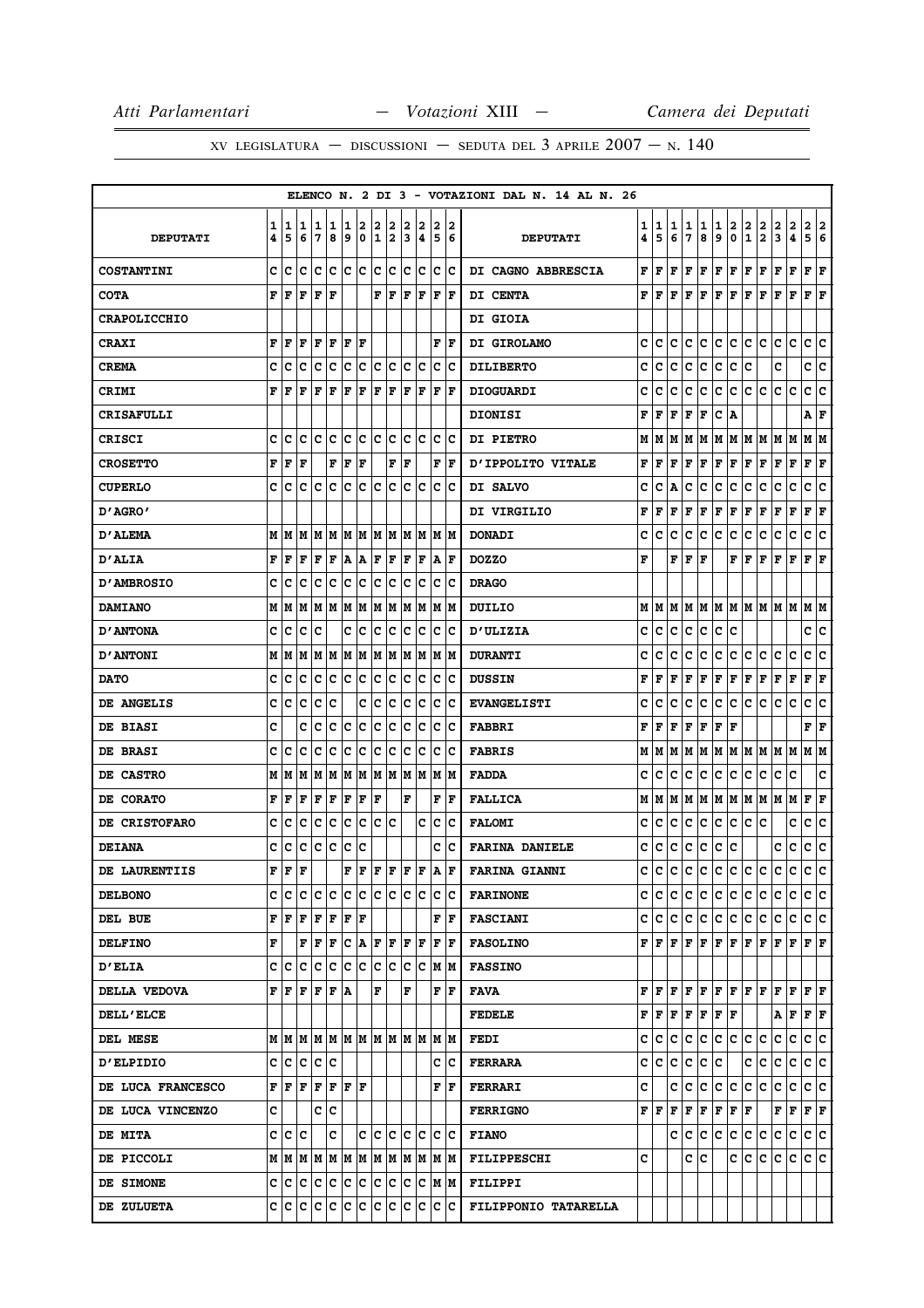|                             |        |        |        |                                           |        |         |            |        |        |        |                                    |        |                         | ELENCO N. 2 DI 3 - VOTAZIONI DAL N. 14 AL N. 26 |                        |                                                                                                             |        |        |        |        |        |                                              |                           |                                                                                                                                     |                              |                           |  |
|-----------------------------|--------|--------|--------|-------------------------------------------|--------|---------|------------|--------|--------|--------|------------------------------------|--------|-------------------------|-------------------------------------------------|------------------------|-------------------------------------------------------------------------------------------------------------|--------|--------|--------|--------|--------|----------------------------------------------|---------------------------|-------------------------------------------------------------------------------------------------------------------------------------|------------------------------|---------------------------|--|
| <b>DEPUTATI</b>             | 1<br>4 | 1<br>5 | 1<br>6 | 1<br>17                                   | 1<br>8 | 1<br>9  | 2<br>0     | 2<br>1 | 2<br>2 | 2<br>3 | 2<br>14                            | 2<br>5 | 12<br>6                 | <b>DEPUTATI</b>                                 | 1<br>4                 | 1<br>5                                                                                                      | 1<br>6 | 1<br>7 | 1<br>8 | 1<br>و | 2<br>0 | 2<br>1/2                                     | 2                         | 2<br>3                                                                                                                              | 2<br>$\overline{\mathbf{4}}$ | 2 2<br>5 6                |  |
| <b>FINCATO</b>              |        | c Ic   |        |                                           |        |         |            |        |        |        | c  c  c  c  c  c  c  c  c  c  c  c |        |                         | <b>GAROFANI</b>                                 | c                      | c                                                                                                           | c      | c      | IC.    | c c    |        | IC.                                          | lc.                       | с                                                                                                                                   | с                            | c c                       |  |
| FINI GIANFRANCO             |        |        |        |                                           |        |         |            |        |        |        |                                    |        |                         | <b>GASPARRI</b>                                 | F                      | F                                                                                                           | l F    | l F    | F      | F F    |        | F F                                          |                           | F                                                                                                                                   | F                            | F F                       |  |
| <b>FINI GIUSEPPE</b>        | F      | F      | F      | F                                         | l F    | F       |            | F      | l F    | ΙF     | l F                                | F      | ١F                      | <b>GELMINI</b>                                  | F                      | lF.                                                                                                         | l F    | l F    | l F    | FF     |        | F                                            | l F                       | F                                                                                                                                   | F                            | F<br>F                    |  |
| <b>FIORIO</b>               | c      | c      | Iс     | Iс                                        | Ιc     | c c     |            | c c    |        | Ιc     | Iс                                 |        | c c                     | <b>GENTILI</b>                                  | c                      |                                                                                                             |        | c      | с      | c      |        | c                                            | Iс                        | с                                                                                                                                   | c                            | c<br>١c                   |  |
| <b>FIORONI</b>              | М      | М      | M      | M  M  M  M  M  M                          |        |         |            |        |        | lм     | lм                                 |        | M  M                    | GENTILONI SILVERI                               | М                      | lМ                                                                                                          | lм     |        |        |        |        | IM IM IM IM IM                               |                           | M                                                                                                                                   | lм                           | M  M                      |  |
| <b>FISTAROL</b>             | c      | c      | c      | Iс                                        | c      | ∣c      | $ {\bf c}$ | c      | c      | Ιc     | Ιc                                 | Iс     | Ιc                      | <b>GERMANA'</b>                                 |                        |                                                                                                             |        |        |        |        |        |                                              |                           |                                                                                                                                     |                              |                           |  |
| <b>FITTO</b>                | F      | F      | l F    | F                                         | ΙF     |         | F          | F      | l F    | ١F     | l F                                | F      | lF                      | <b>GERMONTANI</b>                               | F                      | lF.                                                                                                         | ١F     | l F    | F      | F F    |        | F  F                                         |                           | F                                                                                                                                   | l F                          | F<br>F                    |  |
| <b>FLORESTA</b>             |        |        |        |                                           |        |         |            |        |        |        |                                    |        |                         | <b>GHIZZONI</b>                                 | c                      | c                                                                                                           | c      | c      | lc.    | с      | IC.    | с                                            | IС                        | c                                                                                                                                   | c                            | c<br>١c                   |  |
| <b>FLUVI</b>                | c      | c      | Ιc     | Iс                                        | c      | c c     |            | c c    |        |        | lc Ic                              |        | ic ic                   | <b>GIACHETTI</b>                                | с                      | c                                                                                                           |        | c      | c      | IС     | c      | lc.                                          | lc.                       | lc.                                                                                                                                 | c                            | c c                       |  |
| FOGLIARDI                   | c      | Iс     | c      | Iс                                        | Ιc     | ١c      | ΙC         | Ιc     | Iс     | ΙC     | Ιc                                 | IС     | ١c                      | <b>GIACOMELLI</b>                               | c                      | c                                                                                                           | c      | c      |        | c      | c      |                                              |                           |                                                                                                                                     |                              | c<br>c                    |  |
| <b>FOLENA</b>               |        | M   M  |        | M  M  M  M  M  M  M                       |        |         |            |        |        |        | M M                                |        | M   M                   | <b>GIACOMONI</b>                                | F                      | F                                                                                                           | F      | F      | F      | F F    |        | F F                                          |                           | F                                                                                                                                   | F                            | ${\bf F} \mid {\bf F}$    |  |
| <b>FONTANA CINZIA MARIA</b> | c      | c      | c      | Iс                                        | Ιc     | Iс      | ∣c         | Iс     | Iс     | Iс     | Ιc                                 | c      | Ιc                      | <b>GIBELLI</b>                                  | F                      | F                                                                                                           | F      | l F    | lF.    | F F    |        | F                                            | l F                       | F                                                                                                                                   | ΙF                           | F<br>١F                   |  |
| <b>FONTANA GREGORIO</b>     | F      | l F    | F      | lF                                        | F      | lF.     | F          | l F    |        | F      | lF.                                | l F    | ١F                      | <b>GIORDANO</b>                                 |                        |                                                                                                             |        |        |        |        |        |                                              |                           |                                                                                                                                     |                              |                           |  |
| <b>FORGIONE</b>             |        | MIM    |        | M   M   M   M                             |        |         |            |        |        |        | M  M  M  M  M  M  M                |        |                         | GIORGETTI ALBERTO                               | F                      |                                                                                                             | F      | l F    | F      | F   F  |        |                                              |                           | F                                                                                                                                   | F                            | F<br>F                    |  |
| <b>FORLANI</b>              |        |        |        |                                           | F      | l F     | ١A         |        |        |        |                                    |        | F F                     | GIORGETTI GIANCARLO                             | F                      |                                                                                                             |        | FIF    | ١F     |        |        | F F F F                                      |                           | F                                                                                                                                   | F                            | F<br>ΙF                   |  |
| <b>FORMISANO</b>            | F      | F      | l F    | lF                                        | F      | Ιc      | ١A         |        |        |        | F                                  |        |                         | GIOVANARDI                                      |                        |                                                                                                             |        |        |        |        |        |                                              |                           | M   M   M   M   M   M   M   M   M   M                                                                                               |                              | M  M                      |  |
| <b>FOTI</b>                 | F      | ١F     | F      | ١F                                        | ΙF     | F       | l F        | IF IF  |        | ١F     | ١F                                 |        |                         | <b>GIOVANELLI</b>                               |                        | c                                                                                                           | c      |        |        |        |        |                                              |                           |                                                                                                                                     |                              | c<br>c                    |  |
| <b>FRANCESCATO</b>          | c      | c      | c      | Iс                                        | Ιc     | Ιc      | Ιc         |        | c      | Iс     |                                    | c c    |                         | GIRO                                            | F                      | F                                                                                                           | F      | lF.    |        |        |        | $\bf  F F F F F$                             |                           | F                                                                                                                                   | F                            | ${\bf F} \mid {\bf F}$    |  |
| <b>FRANCESCHINI</b>         | М      | М      | M      |                                           | MM     | lм      |            | M M    | lМ     | M      | lм                                 | Iс     | Ιc                      | <b>GIUDICE</b>                                  | F                      | F                                                                                                           | F      | l F    | F      | F      | F      |                                              |                           | F                                                                                                                                   | l F                          | F<br>F                    |  |
| <b>FRANCI</b>               | c      | c      | lc     | Iс                                        | Iс     | lc.     | ١c         | lc.    | Ιc     | lc.    | Iс                                 |        | c c                     | <b>GIUDITTA</b>                                 | c                      | c                                                                                                           | c      | c      | lc.    | IC.    | lc     |                                              |                           |                                                                                                                                     |                              | c<br> c                   |  |
| <b>FRANZOSO</b>             | F      | F      | l F    | F                                         | F      | F       | F          | F      | F      | l F    |                                    | F      | lF                      | <b>GIULIETTI</b>                                |                        | c                                                                                                           | c      | c      | ١c     | c      | IС     | c                                            | c                         | c                                                                                                                                   | c                            | ١c<br>c                   |  |
| <b>FRASSINETTI</b>          | F      | F      | l F    | F                                         | l F    | F       | ΙF         | F      | lF.    | F      | l F                                | ΙF     | F                       | GOISIS                                          | F                      | F                                                                                                           | F      |        | F      | ΙF     | F      | F                                            | F                         | F                                                                                                                                   | $\mathbf F$                  | F<br>ΙF                   |  |
| <b>FRATTA PASINI</b>        | F      | F      | F      | F                                         | F      | F       | ΙF         |        | F      | ΙF     | F                                  | F      | ١F                      | GOZI                                            | м                      | M  M  M  M  M  M  M  M                                                                                      |        |        |        |        |        |                                              |                           | MM                                                                                                                                  |                              | c<br>١c                   |  |
| <b>FRIAS</b>                | c      | c      | c      | lc                                        | Iс     | Iс      | Ιc         | Ιc     |        | c      | Iс                                 | lc.    | Ιc                      | <b>GRASSI</b>                                   | c                      | c                                                                                                           | c      | c      | Iс     | c      | IC.    | c                                            | c                         | с                                                                                                                                   | с                            | c<br>c                    |  |
| <b>FRIGATO</b>              | c      | c      | c      | c                                         | c      | c       | c          | c c    |        |        | c c                                |        | c c                     | <b>GRECO</b>                                    | F                      |                                                                                                             |        |        | F      | Ιc     |        |                                              | F                         | F                                                                                                                                   | F                            | A F                       |  |
| <b>FRONER</b>               | C      | C      | C      | c c c c c c c c                           |        |         |            |        |        |        | c                                  | c      | lc                      | GRILLINI                                        | c                      |                                                                                                             |        |        |        |        |        |                                              | c  c  c  c  c  c  c  c  c |                                                                                                                                     | c.                           | c c                       |  |
| <b>FUGATTI</b>              |        | FF     | ١F     | F F F F                                   |        |         |            | F F    |        |        | F F                                |        | F  F                    | <b>GRIMALDI</b>                                 | ${\bf F} \mid {\bf F}$ |                                                                                                             |        | FF     |        |        |        |                                              |                           | F F F F                                                                                                                             |                              | $ {\bf F}  {\bf F} $      |  |
| <b>FUMAGALLI</b>            |        |        |        |                                           |        |         |            |        |        |        |                                    |        |                         | <b>GRIMOLDI</b>                                 |                        |                                                                                                             |        |        |        |        |        |                                              |                           | ${\bf F}\, \,{\bf F}\, \,{\bf F}\, \,{\bf F}\, \,{\bf F}\, \,{\bf F}\, \,{\bf F}\, \,{\bf F}\, \,{\bf F}\, \,{\bf F}\, \,{\bf F}\,$ |                              | $\mathbf F$               |  |
| <b>FUNDARO'</b>             |        | c c    | lc.    | Iс                                        | Iс     | Ιc      | ١c         |        |        |        |                                    |        | c Ic                    | <b>GUADAGNO</b>                                 |                        |                                                                                                             |        |        |        |        |        |                                              |                           |                                                                                                                                     |                              |                           |  |
| <b>GALANTE</b>              |        |        |        |                                           |        |         |            |        |        |        |                                    |        |                         | <b>HOLZMANN</b>                                 |                        | ${\bf F}$ $\bf [F]$ ${\bf F}$ $\bf [F]$ ${\bf F}$ $\bf [F]$                                                 |        |        |        |        |        |                                              |                           |                                                                                                                                     |                              | $\mathbf{F}   \mathbf{F}$ |  |
| <b>GALATI</b>               |        |        |        |                                           |        |         |            |        |        |        |                                    |        |                         | <b>IACOMINO</b>                                 |                        | C C                                                                                                         | IC.    | lc.    | C      |        |        | c c c c                                      |                           | c                                                                                                                                   | c                            | c c                       |  |
| <b>GALEAZZI</b>             | c      | c      | lc.    | c c                                       |        | c c c   |            |        |        |        | C C                                |        | $ {\bf C} \;   {\bf C}$ | <b>IANNARILLI</b>                               |                        |                                                                                                             |        |        |        |        |        | $\bf{F}$ $\bf{F}$ $\bf{F}$ $\bf{F}$ $\bf{F}$ |                           | F                                                                                                                                   | F                            | $ {\bf F}  {\bf F} $      |  |
| <b>GALLETTI</b>             |        | FF     | F      | F                                         | ΙF     | lc      |            |        |        |        | F                                  |        | A F                     | <b>IANNUZZI</b>                                 | c                      | lc.                                                                                                         | lc.    | lc.    | lc.    | ∣c     | c      | lc.                                          | lc.                       | с                                                                                                                                   | c                            | c c                       |  |
| <b>GALLI</b>                |        |        |        |                                           |        |         |            |        |        |        |                                    |        |                         | <b>INCOSTANTE</b>                               |                        | c c c c c c c c c                                                                                           |        |        |        |        |        |                                              | c                         | с                                                                                                                                   | c                            | c c                       |  |
| <b>GAMBA</b>                |        | F F    | ΙF     | ١F                                        | ١F     | F F F F |            |        |        |        | IF IF                              |        | IF IF                   | INTRIERI                                        |                        | c c c c c                                                                                                   |        |        |        |        | c      |                                              | c  c                      |                                                                                                                                     |                              | c c                       |  |
| <b>GAMBESCIA</b>            |        | c  c   | ١c     | lc                                        | Iс     | lc.     | lc.        | ΙC     | Iс     | Ιc     | Ιc                                 |        | $ {\bf c} \;   {\bf c}$ | <b>JANNONE</b>                                  |                        |                                                                                                             |        |        |        |        |        | F                                            |                           |                                                                                                                                     |                              | $\mathbf{F}   \mathbf{F}$ |  |
| <b>GARAGNANI</b>            |        | FF     | F      | F F                                       |        | F F     |            | F F    |        |        | F F                                |        | F  F                    | <b>KHALIL</b>                                   |                        |                                                                                                             |        |        |        |        |        |                                              |                           | c c c c c c c c c c c c c                                                                                                           |                              | c c                       |  |
| <b>GARAVAGLIA</b>           |        | FF     | F      | F                                         | F      | F       | F          | F      | F      |        | F  F                               | F      | ΙF                      | <b>LA FORGIA</b>                                | c                      | ∣c.                                                                                                         |        | c c    |        | с      | c      | C                                            | Ιc                        |                                                                                                                                     | c                            | c<br>Iс                   |  |
| <b>GARDINI</b>              |        | FF     | F      | F F F F                                   |        |         |            | F F    |        |        | F F                                |        | F  F                    | LAGANA' FORTUGNO                                | c                      | c c                                                                                                         |        | c c    |        | c c    |        | c.                                           | lc.                       | c                                                                                                                                   | c                            | c c                       |  |
| GARNERO SANTANCHE'          |        |        |        | ${\bf F}$ $\bf F$ $\bf F$ $\bf F$ $\bf F$ |        |         |            |        |        |        |                                    |        | F F                     | <b>LAINATI</b>                                  |                        | ${\bf F}\, \,{\bf F}\, \,{\bf F}\, \,{\bf F}\, \,{\bf F}\, \,{\bf F}\, \,{\bf F}\, \,{\bf F}\, \,{\bf F}\,$ |        |        |        |        |        |                                              |                           | F                                                                                                                                   | F                            | F F                       |  |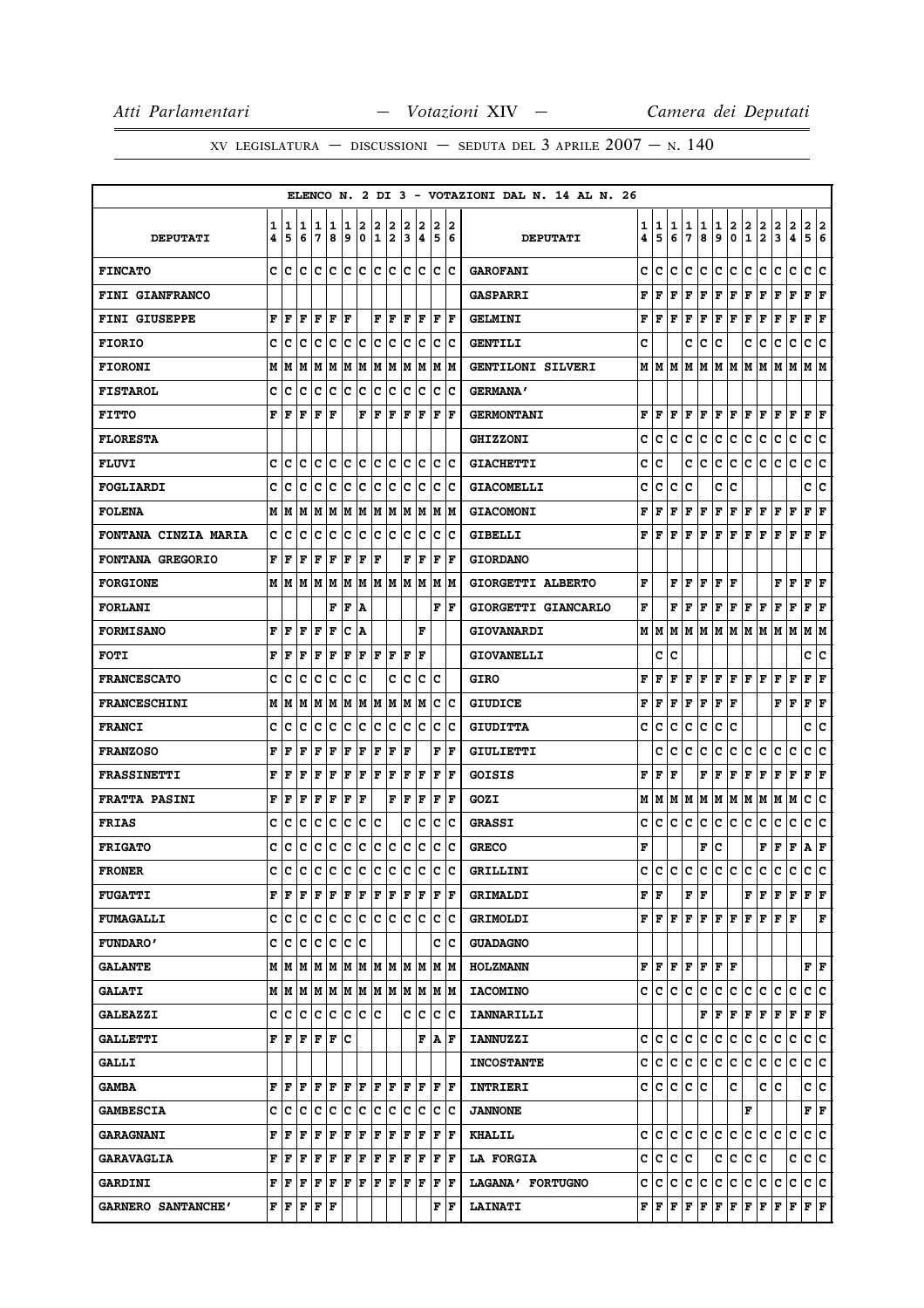|                    |        |        |         |                |             |        |        |        |                   |                             |                                                                             |        |                        | ELENCO N. 2 DI 3 - VOTAZIONI DAL N. 14 AL N. 26 |        |        |        |                     |                                                                                                                                                                                                                                                                                                           |        |                                   |     |               |                              |                                           |                           |     |
|--------------------|--------|--------|---------|----------------|-------------|--------|--------|--------|-------------------|-----------------------------|-----------------------------------------------------------------------------|--------|------------------------|-------------------------------------------------|--------|--------|--------|---------------------|-----------------------------------------------------------------------------------------------------------------------------------------------------------------------------------------------------------------------------------------------------------------------------------------------------------|--------|-----------------------------------|-----|---------------|------------------------------|-------------------------------------------|---------------------------|-----|
| <b>DEPUTATI</b>    | 1<br>4 | 1<br>5 | 1<br>6  | 1<br>7         | 1<br>8      | 1<br>9 | 2<br>0 | 2<br>1 | 2<br>$\mathbf{2}$ | 2<br>3                      | 2<br>4                                                                      | 2<br>5 | 2<br>6                 | <b>DEPUTATI</b>                                 | 1<br>4 | 1<br>5 | 1<br>6 | 1<br>$\overline{7}$ | 1<br>8                                                                                                                                                                                                                                                                                                    | 1<br>و | 2<br> 0 1 2                       | 2   | 2             | 2<br>$\overline{\mathbf{3}}$ | 2<br>$\overline{\bf{4}}$                  | 2 2<br>5                  | 6   |
| LA LOGGIA          |        |        |         |                |             |        |        |        |                   |                             |                                                                             |        |                        | <b>MANCUSO</b>                                  |        |        |        |                     | ${\bf F}$ $\bf [F]$ $\bf [F]$ $\bf [F]$ $\bf [F]$                                                                                                                                                                                                                                                         |        |                                   |     | F             |                              | ${\bf F} \,   \, {\bf F} \,   \, {\bf F}$ |                           |     |
| LA MALFA           | F      | F      | F       | F              | F           | A F    |        |        |                   | ${\bf F} \parallel {\bf F}$ | lF                                                                          |        |                        | <b>MANTINI</b>                                  |        |        |        |                     |                                                                                                                                                                                                                                                                                                           |        |                                   |     |               |                              |                                           |                           |     |
| <b>LAMORTE</b>     | F      | F      | F       | F              | F           | F      | F      | F      | F                 | F                           | F                                                                           | F      | ١F                     | <b>MANTOVANI</b>                                | с      | с      | с      | c                   | c                                                                                                                                                                                                                                                                                                         | c      | ١c                                |     |               |                              | c                                         | c                         | lc. |
| <b>LANDOLFI</b>    | м      | M      | M       | M              | M           |        |        |        |                   |                             | M  M  M  M  M  M  M  M                                                      |        |                        | <b>MARAN</b>                                    | c      | с      | c      | с                   | c                                                                                                                                                                                                                                                                                                         |        |                                   |     | c c c c c     |                              | c                                         | c c                       |     |
| <b>LANZILLOTTA</b> | М      | M      | М       | М              | М           | М      | M      |        |                   |                             | M  M  M  M  M  M                                                            |        |                        | <b>MARANTELLI</b>                               | c      | c      | c      | с                   | c                                                                                                                                                                                                                                                                                                         | с      | IС                                | lc. | Iс            | с                            | c                                         | c                         | c   |
| <b>LARATTA</b>     | c      | c      | c       | c              | c           | c      | c      |        |                   |                             | $ {\mathbf c}\, {\mathbf c}\, {\mathbf c}\, {\mathbf c}\, {\mathbf c}\, $ c |        |                        | <b>MARCAZZAN</b>                                | F      | F      | F      | F                   | F                                                                                                                                                                                                                                                                                                         | A  A   |                                   |     |               |                              |                                           | $\mathbf{F}   \mathbf{F}$ |     |
| LA RUSSA           | F      | F      | F       | F              | F           | F      |        |        |                   |                             |                                                                             |        |                        | <b>MARCENARO</b>                                | М      | M      | lМ     |                     | M   M   M   M   M   M   M                                                                                                                                                                                                                                                                                 |        |                                   |     |               |                              |                                           | M M                       |     |
| <b>LATTERI</b>     | C      | c      | c       | c              | c           |        | C C    |        |                   |                             | c c c c                                                                     |        | c c                    | <b>MARCHI</b>                                   | c      | c      | c      | c                   | lc.                                                                                                                                                                                                                                                                                                       | lc.    | c                                 | ∣c  | IC.           | С                            | lc.                                       | c c                       |     |
| LAURINI            |        |        |         |                |             |        |        |        |                   |                             |                                                                             |        | F  F                   | <b>MARGIOTTA</b>                                | c      | с      | c      | с                   | c                                                                                                                                                                                                                                                                                                         | c      | ∣c                                | c   | c             | с                            | lc.                                       | c c                       |     |
| LAZZARI            | F      | F      | F       | F              | F           | F      | F      |        | F F               | F                           | ١A                                                                          | F      | ΙF                     | <b>MARIANI</b>                                  | c      | c      | c      | c                   | c                                                                                                                                                                                                                                                                                                         | c      | c                                 | c   | Iс            | с                            | с                                         | c                         | Iс  |
| LEDDI MAIOLA       | c      | c      | с       | c              | с           | с      | с      |        | c c               |                             | c c                                                                         |        | $ {\bf C} {\bf C}$     | <b>MARINELLO</b>                                | F      | F      | F      | F                   | F                                                                                                                                                                                                                                                                                                         | F F    |                                   | F   | F             | F                            | F                                         | $ {\bf F}  {\bf F} $      |     |
| <b>LENNA</b>       | F      |        | F       | F              | F           | F      |        |        |                   | F                           | F                                                                           | F      | ١F                     | <b>MARINO</b>                                   | c      | с      | c      | c                   | c                                                                                                                                                                                                                                                                                                         | c      | ∣c                                | c   | c             | с                            | c                                         | c                         | c   |
| <b>LENZI</b>       | c      | c      | c       | c              | c           | c      | c      |        | c c               |                             | $ {\rm c}\, {\rm c}\,$                                                      |        | c c                    | <b>MARONE</b>                                   | c      | c      | c      | c                   | lc.                                                                                                                                                                                                                                                                                                       | lc.    | c                                 | c   | c             | c                            | C                                         | c c                       |     |
| <b>LEO</b>         | F      | F      | F       | F              |             | F      |        |        |                   | F                           | F                                                                           |        | $ {\bf F}  {\bf F} $   | <b>MARONI</b>                                   |        |        |        |                     |                                                                                                                                                                                                                                                                                                           |        | $\mathbf{F} \parallel \mathbf{F}$ | F F |               | F                            | F                                         | $ {\bf F}  {\bf F} $      |     |
| <b>LEONE</b>       | F      | F      | F       | F              | F           | F      | F      | F      | F                 | F                           | F                                                                           | F      | ١F                     | <b>MARRAS</b>                                   |        |        |        |                     |                                                                                                                                                                                                                                                                                                           |        |                                   |     |               |                              |                                           |                           |     |
| <b>LEONI</b>       |        |        |         |                |             |        |        |        |                   |                             |                                                                             |        |                        | <b>MARTELLA</b>                                 | с      | c      | lc.    | lc.                 | c                                                                                                                                                                                                                                                                                                         |        |                                   |     | c  c  c  c  c |                              | lc.                                       | c c                       |     |
| LETTA              | М      | lМ     | M       | lМ             | lм          |        |        |        |                   |                             | M  M  M  M  M  M  M  M                                                      |        |                        | MARTINELLI                                      | F      | l F    |        |                     | F                                                                                                                                                                                                                                                                                                         | lF.    | ١F                                |     |               |                              | F                                         | $ {\bf F}  {\bf F} $      |     |
| LEVI               | М      | M      | M       |                | M M         |        |        |        |                   |                             | M  M  M  M  M  M  M  M                                                      |        |                        | <b>MARTINELLO</b>                               | F      | F      |        | $F$ $\bf{F}$        | F                                                                                                                                                                                                                                                                                                         | A   A  |                                   |     |               |                              |                                           | FF                        |     |
| <b>LICANDRO</b>    | c      | c      | c       | с              | c           | с      | с      | c      | c                 | c                           | ∣c                                                                          | c      | Ιc                     | <b>MARTINO</b>                                  | М      |        |        |                     | M  M  M  M  M  M  M  M  M  M                                                                                                                                                                                                                                                                              |        |                                   |     |               |                              |                                           | M  M                      |     |
| LICASTRO SCARDINO  | F      | F      | F       | F              | F           | F F    |        | F      | $ {\bf F} $       | F                           | $ {\bf F} $                                                                 |        | F   F                  | <b>MARTUSCIELLO</b>                             |        |        |        |                     |                                                                                                                                                                                                                                                                                                           |        |                                   |     |               |                              |                                           |                           |     |
| LI CAUSI           | c      | c      | c       | c              | c           |        |        |        | c Ic              |                             | c c                                                                         |        | c c                    | <b>MASCIA</b>                                   | c      | с      | c      | c                   | lc.                                                                                                                                                                                                                                                                                                       | c c    |                                   | IC. | c             | с                            | c                                         | c c                       |     |
| LION               |        |        |         |                |             |        |        |        |                   |                             |                                                                             |        | c Ic                   | <b>MATTARELLA</b>                               | М      | lм     |        |                     | M   M   M                                                                                                                                                                                                                                                                                                 | c      | c                                 | c   | c             | lc.                          | lc.                                       | c c                       |     |
| LISI               |        |        |         |                |             |        |        |        |                   |                             |                                                                             |        |                        | <b>MAZZARACCHIO</b>                             | F      |        |        |                     | F F F F F F F F                                                                                                                                                                                                                                                                                           |        |                                   |     |               | F F                          |                                           | $ {\bf F}  {\bf F} $      |     |
| <b>LOCATELLI</b>   | c      | c      | c       | с              | c           |        |        |        |                   |                             | C C C C C C C C                                                             |        |                        | <b>MAZZOCCHI</b>                                | М      | IМ     | lМ     |                     | M  M  M  M  M  M  M  M  M  M                                                                                                                                                                                                                                                                              |        |                                   |     |               |                              |                                           |                           |     |
| <b>LOMAGLIO</b>    | c      | c      | c       | с              | c.          | c.     | c.     |        |                   |                             | $ {\mathbf c}\, {\mathbf c}\, {\mathbf c}\, {\mathbf c}\, {\mathbf c}\, $ c |        |                        | <b>MAZZONI</b>                                  |        |        |        |                     |                                                                                                                                                                                                                                                                                                           |        |                                   |     |               |                              |                                           |                           |     |
| LOMBARDI           | C      | c      | c       | $\mathsf{c}$   |             |        |        |        |                   |                             | c c c c c c c c c c                                                         |        |                        | <b>MELANDRI</b>                                 |        |        |        |                     | $\mathbf{M}$   $\mathbf{M}$   $\mathbf{M}$   $\mathbf{M}$   $\mathbf{M}$   $\mathbf{M}$   $\mathbf{M}$   $\mathbf{M}$   $\mathbf{M}$   $\mathbf{M}$   $\mathbf{M}$   $\mathbf{M}$   $\mathbf{M}$   $\mathbf{M}$   $\mathbf{M}$   $\mathbf{M}$   $\mathbf{M}$   $\mathbf{M}$   $\mathbf{M}$   $\mathbf{M}$ |        |                                   |     |               |                              |                                           |                           |     |
| LO MONTE           |        |        |         |                |             |        |        |        |                   |                             |                                                                             |        |                        | MELE                                            | F      |        |        |                     |                                                                                                                                                                                                                                                                                                           | F C    |                                   |     | FF            |                              | F                                         | A F                       |     |
| <b>LONGHI</b>      |        |        |         |                |             |        |        |        |                   |                             |                                                                             |        | c  c                   | <b>MELLANO</b>                                  |        | c      |        | c c                 | c c c c c c                                                                                                                                                                                                                                                                                               |        |                                   |     |               |                              | lc.                                       | c c                       |     |
| LO PRESTI          |        |        |         |                |             |        |        |        |                   |                             |                                                                             |        | ${\bf F} \mid {\bf F}$ | <b>MELONI</b>                                   |        | T IT.  |        |                     | p   p   p   p   p   p   p   p                                                                                                                                                                                                                                                                             |        |                                   |     |               |                              |                                           | M M                       |     |
| <b>LOVELLI</b>     |        |        |         |                |             |        |        |        |                   |                             |                                                                             |        |                        | <b>MENIA</b>                                    |        |        |        |                     |                                                                                                                                                                                                                                                                                                           |        |                                   |     |               |                              |                                           | $\mathbf{F}   \mathbf{F}$ |     |
| LUCA'              |        | MM     | M       | M              | М           |        |        |        |                   |                             | M  M  M  M  M  M  M  M                                                      |        |                        | <b>MEREU</b>                                    | F      | F      | F      | F                   | F                                                                                                                                                                                                                                                                                                         |        | A A R F                           |     |               | lF.                          | F                                         | A F                       |     |
| <b>LUCCHESE</b>    | F      | F      | F       | F              | F           |        |        |        |                   |                             | C A F F F F                                                                 |        | $ {\bf A} $ ${\bf F}$  | <b>MERLO GIORGIO</b>                            |        | c  c   | lc.    | lc.                 | c                                                                                                                                                                                                                                                                                                         |        | c c c c                           |     |               | IC.                          | С                                         | c c                       |     |
| LULLI              | c      | c      | c       | c              | $\mathbf C$ | c      | c      |        |                   |                             | c  c  c  c  c  c                                                            |        |                        | MERLO RICARDO ANTONIO                           |        |        |        |                     |                                                                                                                                                                                                                                                                                                           |        |                                   |     |               |                              |                                           |                           |     |
| <b>LUMIA</b>       |        |        |         |                | C           |        |        |        |                   |                             | c c c c c c c c                                                             |        |                        | <b>MERLONI</b>                                  |        | c c    |        |                     | c  c  c  c  c  c  c  c  c  c  c  c                                                                                                                                                                                                                                                                        |        |                                   |     |               |                              |                                           |                           |     |
| <b>LUONGO</b>      | c      |        | c c     | $\overline{c}$ |             |        |        |        |                   |                             | c  c  c  c  c  c  c  c  c                                                   |        |                        | <b>META</b>                                     |        |        |        |                     | $M$   $M$   $M$   $M$   $M$   $M$   $M$   $M$   $M$   $M$   $M$   $M$                                                                                                                                                                                                                                     |        |                                   |     |               |                              |                                           |                           |     |
| LUPI               |        |        |         |                |             |        |        |        |                   |                             |                                                                             |        | F  F                   | <b>MIGLIAVACCA</b>                              | c      | c      | c      | c                   |                                                                                                                                                                                                                                                                                                           | c c    |                                   |     |               |                              |                                           |                           |     |
| <b>LUSETTI</b>     |        |        | c c c c |                |             |        |        |        |                   |                             | c c c c c c c c                                                             |        |                        | MIGLIOLI                                        | c      | IC.    |        |                     | c c c c c c c c c c c                                                                                                                                                                                                                                                                                     |        |                                   |     |               |                              |                                           |                           |     |
| <b>LUSSANA</b>     | F      | F      | F       | F              | F           | F      | F      | Г      |                   |                             | F   F   F   F                                                               |        |                        | <b>MIGLIORE</b>                                 | М      |        |        |                     | M  M  M  M  M  M  M  M  M  M  M  M                                                                                                                                                                                                                                                                        |        |                                   |     |               |                              |                                           |                           |     |
| <b>MADERLONI</b>   |        |        | c c c   | c              | c           | c      | с      |        |                   |                             | c c c c                                                                     |        | c c                    | <b>MIGLIORI</b>                                 |        |        |        |                     | ${\bf F}\, \, {\bf F}\, \, {\bf F}\, \, {\bf F}\, \, {\bf F}\, \, {\bf F}\, \, {\bf F}\, \, {\bf F}\, \, {\bf F}\, \, {\bf F}\, \, {\bf F}\, \,$                                                                                                                                                          |        |                                   |     |               |                              |                                           | F F                       |     |
| <b>MANCINI</b>     |        |        |         |                |             |        |        |        |                   |                             |                                                                             |        | c c                    | <b>MILANA</b>                                   |        |        |        |                     | C C C C C C C C C C C                                                                                                                                                                                                                                                                                     |        |                                   |     |               |                              |                                           | c c                       |     |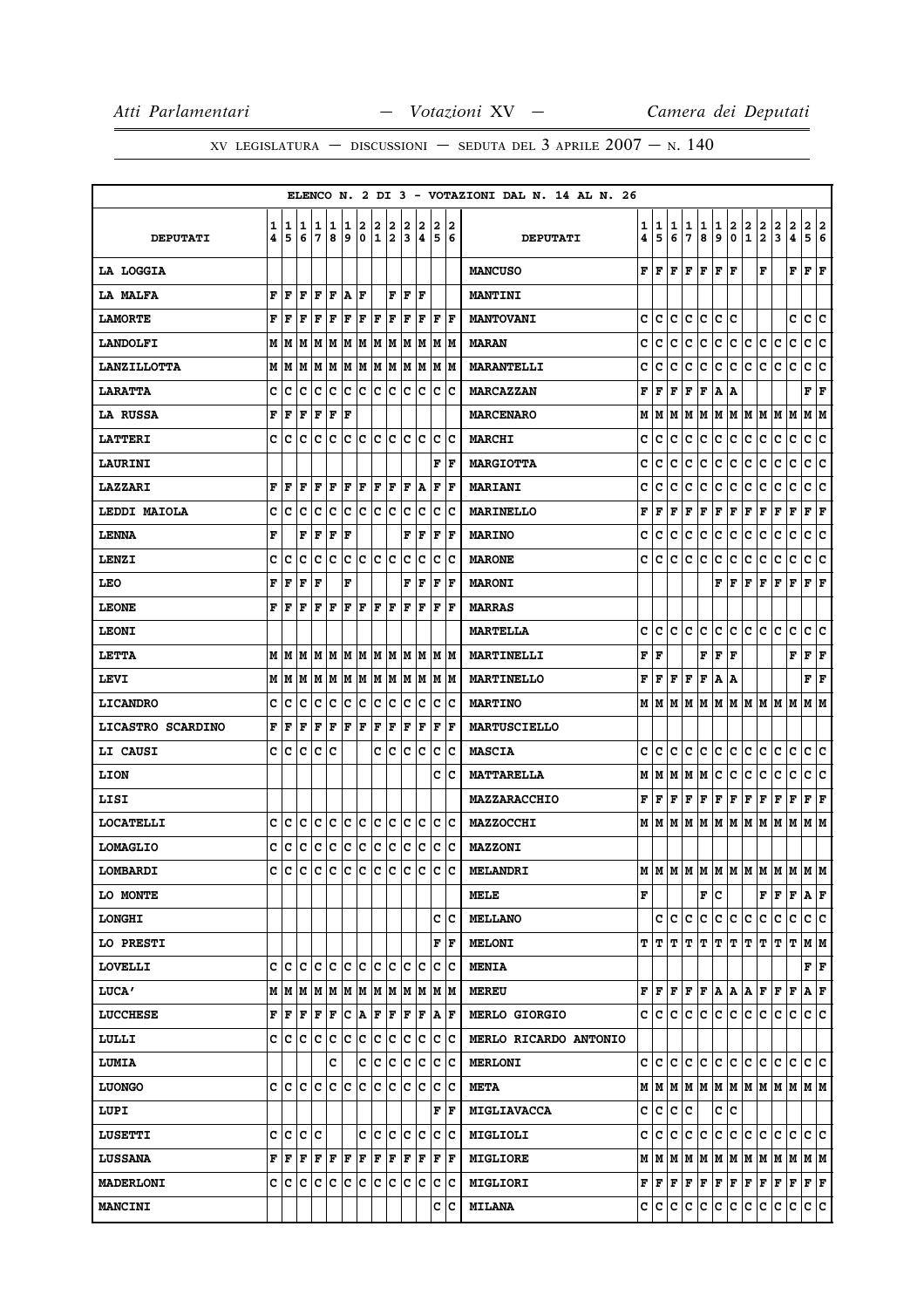|                         |        |        |                       |                 |        |        |        |                     |               |        |             |                                                                       |                             | ELENCO N. 2 DI 3 - VOTAZIONI DAL N. 14 AL N. 26 |        |           |        |             |                                                                                                                             |             |                |                   |                                                                                                                                     |         |                     |                       |     |
|-------------------------|--------|--------|-----------------------|-----------------|--------|--------|--------|---------------------|---------------|--------|-------------|-----------------------------------------------------------------------|-----------------------------|-------------------------------------------------|--------|-----------|--------|-------------|-----------------------------------------------------------------------------------------------------------------------------|-------------|----------------|-------------------|-------------------------------------------------------------------------------------------------------------------------------------|---------|---------------------|-----------------------|-----|
| <b>DEPUTATI</b>         | 1<br>4 | 1<br>5 | 1<br>6                | 1<br>17         | 1<br>8 | 1<br>9 | 2<br>0 | 2<br>$\overline{1}$ | 2<br>2        | 2<br>3 | 2<br> 4     | 2<br>5                                                                | 2<br>6                      | <b>DEPUTATI</b>                                 | 1<br>4 | 1<br>5    | 1<br>6 | 1<br>7      | 1<br>8                                                                                                                      | 1<br>9      | 2<br>$\pmb{0}$ | 2<br>$\mathbf{1}$ | $\frac{2}{2}$                                                                                                                       | 2<br>3  | $\overline{a}$<br>4 | 2 2<br>5 6            |     |
| <b>MILANATO</b>         | F      | ١F     | F                     | lF.             | ΙF     | lF.    | lF.    | F                   | F             | lF.    | lF.         | l F                                                                   | lF.                         | ORLANDO ANDREA                                  |        |           |        |             |                                                                                                                             | c           | lc.            | c                 | c                                                                                                                                   | lc.     | c                   | c                     |     |
| <b>MINARDO</b>          |        |        |                       |                 |        |        |        |                     |               |        |             |                                                                       |                             | ORLANDO LEOLUCA                                 |        |           |        |             |                                                                                                                             |             |                |                   | $M$   $M$   $M$   $M$   $M$   $M$   $M$   $M$   $M$   $M$   $M$   $M$                                                               |         |                     |                       |     |
| <b>MINASSO</b>          | F      | F      | F                     | F               | ΙF     | F      | ΙF     |                     |               | F      |             | F                                                                     |                             | <b>OSSORIO</b>                                  |        |           |        |             |                                                                                                                             |             |                |                   |                                                                                                                                     |         |                     |                       |     |
| <b>MINNITI</b>          |        |        | M   M   M   M   M     |                 |        |        |        |                     | M   M   M   M |        | M M         |                                                                       | M  M                        | <b>OTTONE</b>                                   | c      | lc.       | c      | c           | lc.                                                                                                                         | c c         |                | c.                | lc.                                                                                                                                 | c       | c                   | c c                   |     |
| <b>MISIANI</b>          | c      | Iс     | c                     | c               | c      | c      | c      | c                   | c             | c      | c           | c                                                                     | c                           | PAGLIARINI                                      | c      | c         | c      | c           | c                                                                                                                           |             | c              | c                 | c                                                                                                                                   | c       | $\mathbf C$         | MM                    |     |
| <b>MISITI</b>           | C      | c      | c                     | lc              | lc     | c      | lc.    | lc                  | lc            |        | C           |                                                                       | c                           | <b>PALMIERI</b>                                 | F      | F         | F      | F           | F                                                                                                                           | F           | F              | F                 | F                                                                                                                                   | F       | F                   | ${\bf F}$ ${\bf F}$   |     |
| <b>MISTRELLO DESTRO</b> | F      | F      | F                     | F               | F      | F      | ΙF     |                     | F             | F      | F           | F                                                                     | l F                         | <b>PALOMBA</b>                                  | c      | c         | с      | c           | с                                                                                                                           | c           | c              | с                 | с                                                                                                                                   | с       | с                   | с                     | lc. |
| <b>MISURACA</b>         | F      | l F    | l F                   | F               | F      | F      | F      |                     | F             | F      | F           | F                                                                     | l F                         | <b>PALUMBO</b>                                  | F      | F         | F      |             | F                                                                                                                           | F           |                | F                 | F                                                                                                                                   | F       | F                   | F                     | F   |
| <b>MOFFA</b>            | F      | F      | F                     | F               | F      | F      | F      | F                   | F             | F      | F           | F                                                                     | F                           | <b>PANIZ</b>                                    | F      | F         | F      | F           | F                                                                                                                           | F           | F              | F                 | $\mathbf{F}$                                                                                                                        | F       | F                   | F F                   |     |
| <b>MONACO</b>           |        | MIM    | lМ                    | M               | MM     |        |        |                     | M   M   M     | lм     | M           | M                                                                     | lМ                          | PAOLETTI TANGHERONI                             | F      | F         | F      | F           | F                                                                                                                           | F           |                | F                 | F                                                                                                                                   | F       | F                   | F                     | F   |
| <b>MONDELLO</b>         | F      | F      |                       | F               |        |        | F      |                     | F             |        | F           | F                                                                     | F                           | PAPINI                                          | c      | c         | c      | c           | с                                                                                                                           | с           | c              |                   |                                                                                                                                     |         |                     | c  c                  |     |
| <b>MONTANI</b>          | F      | F      | F                     | F               | l F    | F      | l F    | l F                 | F             | l F    | ΙF          | F                                                                     | l F                         | PARISI                                          | М      | М         | М      | м           | lм                                                                                                                          | М           | M              | M                 | M                                                                                                                                   | M M     |                     | M   M                 |     |
| <b>MORMINO</b>          |        |        |                       |                 |        |        |        |                     |               |        |             |                                                                       |                             | <b>PAROLI</b>                                   | F      | F         | F      | $\mathbf F$ | F                                                                                                                           | F           | F              | F                 | F                                                                                                                                   | F F     |                     | $ {\bf F}  {\bf F} $  |     |
| <b>MORONI</b>           | F      | l F    | F                     | l F             | ΙF     | F      | F      | ١F                  |               | F      | F           | F                                                                     | ١F                          | <b>PATARINO</b>                                 | F      | F         | F      | F           |                                                                                                                             | F           | F              |                   |                                                                                                                                     |         |                     | FF                    |     |
| <b>MORRI</b>            | C      |        | c                     | Iс              | Ιc     | Ιc     | c      | c                   | c             | c      | lc.         | $\mathbf C$                                                           | Ιc                          | PECORARO SCANIO                                 | м      | IМ        | М      | М           | M                                                                                                                           | lм          |                |                   | MMMMM                                                                                                                               |         | lМ                  | МM                    |     |
| <b>MORRONE</b>          |        | M   M  | M                     |                 |        |        |        |                     |               |        |             | M  M  M  M  M  M  M  M  M  M                                          |                             | <b>PECORELLA</b>                                |        |           |        |             |                                                                                                                             |             |                |                   |                                                                                                                                     |         |                     |                       |     |
| <b>MOSELLA</b>          | c      | с      | c                     | Iс              | c      | Iс     | c      | Ιc                  | c             | c      | Ιc          | с                                                                     | Ιc                          | <b>PEDICA</b>                                   | c      | c         | c      | c           | с                                                                                                                           | с           | с              | c                 | c                                                                                                                                   | c       | c                   | c                     | c   |
| <b>MOTTA</b>            | c      | c      | c                     | c               | c      | c      | c      | c                   | c             | c      | c           | c                                                                     | Ιc                          | PEDRINI                                         |        |           |        |             |                                                                                                                             |             |                |                   |                                                                                                                                     |         |                     | c c                   |     |
| <b>MUNGO</b>            | C      | c      | c                     | Iс              | c      | c      | c      | lc                  | c             | lc.    | Ιc          | c                                                                     | Ιc                          | PEDRIZZI                                        | F      | F         | F      | F           | F                                                                                                                           | $\mathbf F$ | F              | F                 | F                                                                                                                                   | F       | F                   | F                     | F   |
| <b>MURA</b>             | C      | ١c     | ١c                    | Iс              | Ιc     | Ιc     | lc.    | Ιc                  | Ιc            | lc.    | Iс          | c                                                                     | Ιc                          | PEDULLI                                         | c      | c         | c      | c           | c                                                                                                                           | c           | c              | c                 | c                                                                                                                                   | c       | c                   | c                     | ١c  |
| <b>MURGIA</b>           |        |        |                       |                 |        |        |        |                     |               |        |             | F                                                                     | F                           | <b>PEGOLO</b>                                   | c      | c         | c      | c           | с                                                                                                                           | c           | c              | c                 | c                                                                                                                                   | c       | c                   | c                     | c   |
| <b>MUSI</b>             | c      | Iс     | c                     | lc              | Ιc     | Ιc     | ١c     | c                   | Iс            | c      | Iс          | с                                                                     | Ιc                          | <b>PELINO</b>                                   | F      | F         | F      | F           | F                                                                                                                           | $\mathbf F$ | F              |                   | F                                                                                                                                   | F       | $\mathbf F$         | F                     | F   |
| MUSSI                   |        |        |                       |                 |        |        |        |                     |               |        |             |                                                                       |                             | <b>PELLEGRINO</b>                               | c      | c         |        | c           | c                                                                                                                           | с           | c              |                   | c                                                                                                                                   | с       | c                   | c                     | c   |
| <b>NACCARATO</b>        | c      | C      | c                     | Iс              | Iс     | c      | c      | c                   | c             | c      | Iс          | c                                                                     | Ιc                          | PEPE ANTONIO                                    | F      | F         | г      | F           | F                                                                                                                           | F           | F              | F                 | F                                                                                                                                   | F       | F                   | Г                     | F   |
| NAN                     |        |        |                       |                 |        |        |        |                     |               |        |             |                                                                       |                             | PEPE MARIO                                      | F      | с         | F      | F           | F                                                                                                                           | F           |                | F                 | F                                                                                                                                   | F       | F                   | $ {\bf F} $ ${\bf F}$ |     |
| <b>NANNICINI</b>        |        |        |                       |                 |        |        |        |                     |               |        |             | <u>c  c  c  c  c  c  c  c  c  c  c  c  c  </u>                        |                             | <b>PERETTI</b>                                  | F      | l F       | F      | F           | F                                                                                                                           | C   A       |                |                   |                                                                                                                                     |         |                     |                       |     |
| <b>NAPOLETANO</b>       |        | c Ic   | ١c                    | Ic Ic           |        |        | с      | ١c                  | Iс            | Iс     | Iс          | Iс                                                                    | ΙC                          | <b>PERINA</b>                                   | F      |           |        |             |                                                                                                                             | F F F       |                |                   |                                                                                                                                     |         | F F F               |                       |     |
| NAPOLI ANGELA           |        | F F    | F                     | $F$ $F$ $F$ $F$ |        |        |        | F F                 |               |        | F F         |                                                                       | $ {\bf F}  {\bf F} $        | <b>PERTOLDI</b>                                 |        | c c c c   |        |             | c                                                                                                                           |             | c c c          |                   | lc.                                                                                                                                 | lc.     | lc.                 | c c                   |     |
| NAPOLI OSVALDO          |        | F  F   | F                     | F               | F      | F      | F      | F                   | F             | F      | F           | F                                                                     | F                           | <b>PERUGIA</b>                                  |        |           |        |             | c                                                                                                                           | lc.         | lc.            | lc.               | lc.                                                                                                                                 | lc.     | С                   | c c                   |     |
| <b>NARDI</b>            |        |        | F   F   F   F   F   F |                 |        |        |        | F F                 |               |        | F F         | F                                                                     | ١F                          | <b>PESCANTE</b>                                 | F      |           |        | F F F       |                                                                                                                             |             | F F F          |                   |                                                                                                                                     |         |                     | F F                   |     |
| <b>NARDUCCI</b>         |        | c c    | Iс                    | Ιc              | Ιc     | IC.    | IC.    | lc.                 | Iс            | Ιc     | Iс          | c                                                                     | Ιc                          | <b>PETTINARI</b>                                |        | c  c      | C      | с           | IC.                                                                                                                         | c           | IC.            | lC.               | lc.                                                                                                                                 | lC.     | Iс                  | c c                   |     |
| <b>NERI</b>             |        |        |                       |                 |        |        |        |                     |               |        |             |                                                                       |                             | <b>PEZZELLA</b>                                 |        |           |        |             |                                                                                                                             |             |                |                   |                                                                                                                                     |         |                     |                       |     |
| <b>NESPOLI</b>          |        |        |                       |                 |        |        |        |                     |               |        |             |                                                                       | ${\bf F} \parallel {\bf F}$ | PIAZZA ANGELO                                   |        |           |        |             |                                                                                                                             |             |                |                   |                                                                                                                                     |         |                     |                       |     |
| <b>NICCHI</b>           |        |        |                       |                 |        | C C C  |        | c c                 |               |        | c c         |                                                                       | c c                         | PIAZZA CAMILLO                                  |        |           |        |             |                                                                                                                             |             |                |                   | c c c c c c c c c c c c c c                                                                                                         |         |                     | c c                   |     |
| <b>NICCO</b>            |        |        |                       |                 |        |        |        |                     |               |        |             |                                                                       |                             | <b>PICANO</b>                                   |        | c c c c c |        |             |                                                                                                                             |             |                |                   |                                                                                                                                     |         |                     | c c                   |     |
| <b>NUCARA</b>           |        |        |                       |                 |        | F F F  |        |                     |               |        |             |                                                                       | ${\bf F} \mid {\bf F}$      | <b>PICCHI</b>                                   |        |           |        |             |                                                                                                                             |             |                |                   | ${\bf F}\, \,{\bf F}\, \,{\bf F}\, \,{\bf F}\, \,{\bf F}\, \,{\bf F}\, \,{\bf F}\, \,{\bf F}\, \,{\bf F}\, \,{\bf F}\, \,{\bf F}\,$ |         |                     | C F                   |     |
| <b>OLIVA</b>            |        |        |                       |                 |        |        |        |                     |               |        |             | $M$   $M$   $M$   $M$   $M$   $M$   $M$   $M$   $M$   $M$   $M$   $M$ |                             | PIGNATARO FERDINANDO.                           |        |           |        |             |                                                                                                                             |             |                |                   |                                                                                                                                     |         |                     |                       |     |
| <b>OLIVERIO</b>         |        | c Ic   | ∣c.                   | c c c c         |        |        |        | c c                 |               | IС     | ∣c          | IС                                                                    | ∣c                          | PIGNATARO ROCCO                                 |        | C C       | ∣c.    |             | $ {\bf C} \,   {\bf C} \,  $                                                                                                | c  c        |                |                   |                                                                                                                                     |         |                     | c  c                  |     |
| <b>OLIVIERI</b>         |        |        | c c c c c             |                 |        | c c    |        | c c                 |               | c      | $ {\bf c} $ |                                                                       | c c                         | PILI                                            |        |           |        |             | $\mathbf{F} \left  \mathbf{F} \right  \mathbf{F} \left  \mathbf{F} \right  \mathbf{F} \left  \mathbf{F} \right.$            |             |                |                   | F   F   F   F                                                                                                                       |         |                     |                       |     |
| <b>OPPI</b>             | F      |        |                       | F F F A A F F   |        |        |        |                     |               | ΙF     |             | F A F                                                                 |                             | PINI                                            |        |           |        |             | $\mathbf{F} \left  \mathbf{F} \right  \mathbf{F} \left  \mathbf{F} \right  \mathbf{F} \left  \mathbf{F} \right  \mathbf{F}$ |             |                | F F               |                                                                                                                                     | F F F F |                     |                       |     |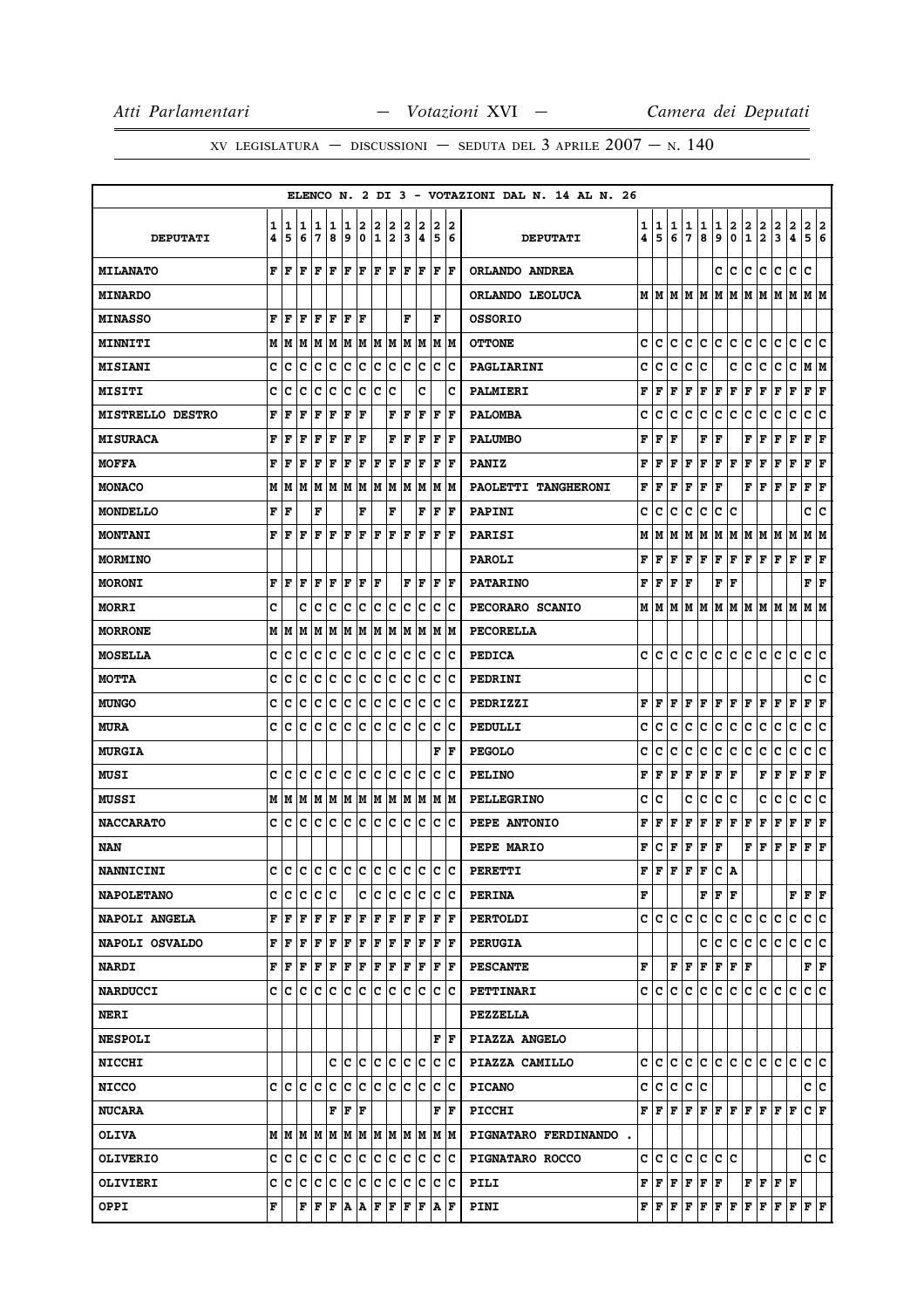|                    |        |                                                                                                                                                                                                                                                                                                                                                                                                                                                                                            |        |                     |                  |          |        |        |           |        |        |                                                                       |                             | ELENCO N. 2 DI 3 - VOTAZIONI DAL N. 14 AL N. 26 |        |         |        |             |           |                                                                                                                                                                                                                                                                                                                                                                                                                                                                                            |        |                   |                                                                                                                                                                                                                                                                                                                                                                                                                                                                                            |         |                     |                        |     |
|--------------------|--------|--------------------------------------------------------------------------------------------------------------------------------------------------------------------------------------------------------------------------------------------------------------------------------------------------------------------------------------------------------------------------------------------------------------------------------------------------------------------------------------------|--------|---------------------|------------------|----------|--------|--------|-----------|--------|--------|-----------------------------------------------------------------------|-----------------------------|-------------------------------------------------|--------|---------|--------|-------------|-----------|--------------------------------------------------------------------------------------------------------------------------------------------------------------------------------------------------------------------------------------------------------------------------------------------------------------------------------------------------------------------------------------------------------------------------------------------------------------------------------------------|--------|-------------------|--------------------------------------------------------------------------------------------------------------------------------------------------------------------------------------------------------------------------------------------------------------------------------------------------------------------------------------------------------------------------------------------------------------------------------------------------------------------------------------------|---------|---------------------|------------------------|-----|
| <b>DEPUTATI</b>    | 1<br>4 | 1<br>5                                                                                                                                                                                                                                                                                                                                                                                                                                                                                     | 1<br>6 | 1<br>17             | 1<br>8           | 1<br>و ا | 2<br>0 | 2<br>1 | 2<br>2    | 2<br>3 | 2<br>4 | 2<br>5                                                                | 2<br>16                     | <b>DEPUTATI</b>                                 | 1<br>4 | 1<br>5  | 1<br>6 | 1<br>7      | 1<br>8    | 1<br>9                                                                                                                                                                                                                                                                                                                                                                                                                                                                                     | 2<br>0 | $\mathbf{2}$<br>1 | 2<br>$\mathbf{2}$                                                                                                                                                                                                                                                                                                                                                                                                                                                                          | 2<br>3  | $\overline{2}$<br>4 | $\mathbf{2}$<br>5 6    | 2   |
| <b>PINOTTI</b>     |        | M   M   M                                                                                                                                                                                                                                                                                                                                                                                                                                                                                  |        | M  M  M  M          |                  |          |        |        | M M       |        | M M    |                                                                       | M M                         | <b>RONCONI</b>                                  | F      | F       | F      | F           | F         | c                                                                                                                                                                                                                                                                                                                                                                                                                                                                                          | ١A.    | F                 | l F                                                                                                                                                                                                                                                                                                                                                                                                                                                                                        | F       | l F                 | F                      | lF. |
| <b>PIRO</b>        |        |                                                                                                                                                                                                                                                                                                                                                                                                                                                                                            |        |                     |                  |          |        |        |           | c c    |        |                                                                       | c c                         | <b>ROSITANI</b>                                 | F      | F F     |        | F           | F         | F                                                                                                                                                                                                                                                                                                                                                                                                                                                                                          | lF     |                   |                                                                                                                                                                                                                                                                                                                                                                                                                                                                                            |         |                     | F F                    |     |
| <b>PISACANE</b>    |        |                                                                                                                                                                                                                                                                                                                                                                                                                                                                                            |        |                     |                  |          |        |        |           |        |        |                                                                       |                             | ROSSI LUCIANO                                   | F      | F       | F      | F           | F         | F                                                                                                                                                                                                                                                                                                                                                                                                                                                                                          | F      | F                 | F                                                                                                                                                                                                                                                                                                                                                                                                                                                                                          | F       | F                   | F                      | F   |
| <b>PISCITELLO</b>  |        | $M$ $ M$ $ M$ $ M$ $ M$ $ M$ $ M$ $ M$ $ M$                                                                                                                                                                                                                                                                                                                                                                                                                                                |        |                     |                  |          |        |        |           |        | M M    | IM IM                                                                 |                             | ROSSI NICOLA                                    | c      | c       | c      | с           | c         | c                                                                                                                                                                                                                                                                                                                                                                                                                                                                                          | lc.    | c                 | c                                                                                                                                                                                                                                                                                                                                                                                                                                                                                          | c       | $\mathbf C$         | c c                    |     |
| <b>PISICCHIO</b>   |        | M   M   M                                                                                                                                                                                                                                                                                                                                                                                                                                                                                  |        | M M M M M           |                  |          |        |        |           |        | M M    |                                                                       | IM IM                       | <b>ROSSI GASPARRINI</b>                         |        |         |        |             |           |                                                                                                                                                                                                                                                                                                                                                                                                                                                                                            |        |                   |                                                                                                                                                                                                                                                                                                                                                                                                                                                                                            |         |                     |                        |     |
| <b>PIZZOLANTE</b>  | F      | l F                                                                                                                                                                                                                                                                                                                                                                                                                                                                                        | F      | F                   | F                | F        | F      | F      | F         | F      | F      | F                                                                     | ١F                          | <b>ROSSO</b>                                    | F      | F       | F      | F           | F         | $\mathbf F$                                                                                                                                                                                                                                                                                                                                                                                                                                                                                | F      | F                 | F                                                                                                                                                                                                                                                                                                                                                                                                                                                                                          | F       | F                   | F                      | ΙF  |
| <b>POLETTI</b>     | C      | c                                                                                                                                                                                                                                                                                                                                                                                                                                                                                          | c      | Ιc                  | Ιc               | Ιc       | ١c     | Ιc     | Iс        | lc.    | Iс     | c                                                                     | Ιc                          | <b>ROTONDO</b>                                  | c      | c       | c      | c           | c         | c                                                                                                                                                                                                                                                                                                                                                                                                                                                                                          | c      | c                 | c                                                                                                                                                                                                                                                                                                                                                                                                                                                                                          | c       | c                   | c c                    |     |
| <b>POLLASTRINI</b> |        | MM                                                                                                                                                                                                                                                                                                                                                                                                                                                                                         | M      | lм                  | M                | lм       | M      |        | M M       |        | M M    | M                                                                     | M                           | <b>RUGGERI</b>                                  | c      | c       | c      | c           | c         | c                                                                                                                                                                                                                                                                                                                                                                                                                                                                                          | c      | c                 | c                                                                                                                                                                                                                                                                                                                                                                                                                                                                                          | с       | c                   | c                      | lc. |
| <b>PONZO</b>       | F      | F                                                                                                                                                                                                                                                                                                                                                                                                                                                                                          | F      | $F$ $F$ $F$ $F$     |                  |          |        | F F    |           | ١F     |        | F                                                                     | F                           | <b>RUGGHIA</b>                                  | c      | c       | c      | c           | с         | c                                                                                                                                                                                                                                                                                                                                                                                                                                                                                          | c      | с                 | c                                                                                                                                                                                                                                                                                                                                                                                                                                                                                          | с       | c                   | c                      | c   |
| <b>PORCU</b>       |        |                                                                                                                                                                                                                                                                                                                                                                                                                                                                                            |        |                     |                  |          |        |        |           |        |        | F                                                                     | F                           | <b>RUSCONI</b>                                  | c      | c       | c      | c           | c         | c                                                                                                                                                                                                                                                                                                                                                                                                                                                                                          | c      | с                 | с                                                                                                                                                                                                                                                                                                                                                                                                                                                                                          | с       | с                   | c                      | c   |
| <b>PORETTI</b>     | c      | c                                                                                                                                                                                                                                                                                                                                                                                                                                                                                          | c      | c c                 |                  | Ιc       |        |        |           |        |        | c                                                                     | Ιc                          | <b>RUSSO FRANCO</b>                             | c      |         | c      | c           | c         | c                                                                                                                                                                                                                                                                                                                                                                                                                                                                                          | c      | с                 | c                                                                                                                                                                                                                                                                                                                                                                                                                                                                                          | c       | $\mathbf C$         | c c                    |     |
| <b>PORFIDIA</b>    | c      | lc                                                                                                                                                                                                                                                                                                                                                                                                                                                                                         | lc.    | lc.                 | lc.              | lc.      | lc.    | lc.    | ∣c        | lc.    | lc     | $\mathbf c$                                                           | Ιc                          | <b>RUSSO PAOLO</b>                              |        | F       |        | F           |           |                                                                                                                                                                                                                                                                                                                                                                                                                                                                                            | F      | F                 | F                                                                                                                                                                                                                                                                                                                                                                                                                                                                                          | F       | F                   | $ {\bf F}  {\bf F} $   |     |
| <b>POTTINO</b>     |        |                                                                                                                                                                                                                                                                                                                                                                                                                                                                                            |        |                     |                  |          |        |        |           |        |        | F                                                                     | ١F                          | <b>RUTA</b>                                     | c      | C       |        | C           | c         | F                                                                                                                                                                                                                                                                                                                                                                                                                                                                                          | c      | с                 | c                                                                                                                                                                                                                                                                                                                                                                                                                                                                                          | с       | c                   | c                      | lc. |
| PRESTIGIACOMO      | F      | ١F                                                                                                                                                                                                                                                                                                                                                                                                                                                                                         |        | $\bf  F  F  F  F$   |                  |          |        | F F    |           | lF.    | ١F     | l F                                                                   | lF.                         | <b>RUTELLI</b>                                  |        | MMM     |        |             |           |                                                                                                                                                                                                                                                                                                                                                                                                                                                                                            |        |                   | IM   M   M   M   M   M   M   M   M                                                                                                                                                                                                                                                                                                                                                                                                                                                         |         |                     |                        |     |
| <b>PREVITI</b>     |        |                                                                                                                                                                                                                                                                                                                                                                                                                                                                                            |        |                     |                  |          |        |        |           |        |        |                                                                       |                             | <b>RUVOLO</b>                                   |        |         |        |             |           |                                                                                                                                                                                                                                                                                                                                                                                                                                                                                            |        |                   |                                                                                                                                                                                                                                                                                                                                                                                                                                                                                            |         |                     |                        |     |
| <b>PRODI</b>       |        | M   M   M                                                                                                                                                                                                                                                                                                                                                                                                                                                                                  |        |                     | M  M  M  M  M  M |          |        |        |           |        | M M    |                                                                       | M M                         | <b>SAGLIA</b>                                   | F      | lF.     | F      | F           | F         | $\bf{F}$ $\bf{F}$ $\bf{F}$ $\bf{F}$                                                                                                                                                                                                                                                                                                                                                                                                                                                        |        |                   |                                                                                                                                                                                                                                                                                                                                                                                                                                                                                            | F       | F                   | $F$ $\bf{F}$           |     |
| PROIETTI COSIMI    | F      | l F                                                                                                                                                                                                                                                                                                                                                                                                                                                                                        | F      | lF.                 | ΙF               | F        | F      | F      | F         | l F    | F      | F                                                                     | lF.                         | <b>SALERNO</b>                                  | F      | l F     | F      | $\mathbf F$ | F         | l F                                                                                                                                                                                                                                                                                                                                                                                                                                                                                        | F      |                   |                                                                                                                                                                                                                                                                                                                                                                                                                                                                                            | F       | F                   |                        |     |
| <b>PROVERA</b>     | c      | c                                                                                                                                                                                                                                                                                                                                                                                                                                                                                          | C      |                     | C                | c        | ∣c     | c      | c         | c      | c      | $\mathbf{C}$                                                          | Ιc                          | <b>SAMPERI</b>                                  | c      | C       | c      | C           | c         | $\mathbf c$                                                                                                                                                                                                                                                                                                                                                                                                                                                                                | c      | c.                | c                                                                                                                                                                                                                                                                                                                                                                                                                                                                                          | c       | $\mathbf c$         | c c                    |     |
| <b>QUARTIANI</b>   | C      | c                                                                                                                                                                                                                                                                                                                                                                                                                                                                                          | c      | c                   | c                | c        | c      | lc     | lc.       | lc.    | Ιc     | c                                                                     | Ιc                          | <b>SANGA</b>                                    | c      | c       | C      | c           | с         | c                                                                                                                                                                                                                                                                                                                                                                                                                                                                                          | c      | c                 | c                                                                                                                                                                                                                                                                                                                                                                                                                                                                                          | с       | $\mathbf C$         | c                      | c   |
| <b>RAISI</b>       | F      | ١F                                                                                                                                                                                                                                                                                                                                                                                                                                                                                         | F      | lF.                 | ΙF               | F        | l F    |        |           |        | F      | l F                                                                   | lF.                         | <b>SANNA</b>                                    | c      | c       | c      | c           | c         | c                                                                                                                                                                                                                                                                                                                                                                                                                                                                                          | c      | c                 | c                                                                                                                                                                                                                                                                                                                                                                                                                                                                                          | c       | c                   | c                      | ١c  |
| <b>RAITI</b>       |        |                                                                                                                                                                                                                                                                                                                                                                                                                                                                                            |        |                     | c                |          | c      |        |           | c      |        | c                                                                     | lc                          | <b>SANTAGATA</b>                                | М      | м       | M      | М           | M         | M M                                                                                                                                                                                                                                                                                                                                                                                                                                                                                        |        | M M               |                                                                                                                                                                                                                                                                                                                                                                                                                                                                                            | M       | M                   | MM                     |     |
| <b>RAMPELLI</b>    | F      | F                                                                                                                                                                                                                                                                                                                                                                                                                                                                                          | F      | lF                  |                  | F        | l F    |        |           |        |        | F                                                                     | l F                         | <b>SANTELLI</b>                                 | F      | l F     | F      | F           | IF.       | F                                                                                                                                                                                                                                                                                                                                                                                                                                                                                          | F      | F                 | F                                                                                                                                                                                                                                                                                                                                                                                                                                                                                          | F       | F                   | F F                    |     |
| <b>RAMPI</b>       | c      | c                                                                                                                                                                                                                                                                                                                                                                                                                                                                                          | Ιc     | Ιc                  | ΙC               | lc.      | ١c     | lc.    | Iс        | lc.    | lc     | c                                                                     | Iс                          | <b>SANZA</b>                                    | F      | F       | F      | F           | F         | F                                                                                                                                                                                                                                                                                                                                                                                                                                                                                          | F      |                   |                                                                                                                                                                                                                                                                                                                                                                                                                                                                                            |         |                     | ${\bf F} \mid {\bf F}$ |     |
| <b>RANIERI</b>     |        | MИ                                                                                                                                                                                                                                                                                                                                                                                                                                                                                         | M      | lм                  | lм               | lМ       |        |        | M   M   M | lм     | lм     | lm Im                                                                 |                             | <b>SASSO</b>                                    | c      | c       | c      | c           | c         | c                                                                                                                                                                                                                                                                                                                                                                                                                                                                                          | c      | c.                | lc.                                                                                                                                                                                                                                                                                                                                                                                                                                                                                        | IС      | Iс                  | c                      |     |
| <b>RAO</b>         | F      | F                                                                                                                                                                                                                                                                                                                                                                                                                                                                                          | F      | F                   | F                | F        | F      |        |           |        |        |                                                                       |                             | <b>SATTA</b>                                    | c      | c       | c.     | c           | c.        | c.                                                                                                                                                                                                                                                                                                                                                                                                                                                                                         | c      |                   |                                                                                                                                                                                                                                                                                                                                                                                                                                                                                            |         |                     | c c                    |     |
| <b>RAVETTO</b>     | F      | l F                                                                                                                                                                                                                                                                                                                                                                                                                                                                                        |        |                     |                  |          |        |        |           |        |        |                                                                       |                             | <b>SCAJOLA</b>                                  | М      |         |        |             |           |                                                                                                                                                                                                                                                                                                                                                                                                                                                                                            |        |                   | м м м м м м м м м м м м                                                                                                                                                                                                                                                                                                                                                                                                                                                                    |         |                     |                        |     |
| <b>RAZZI</b>       |        | c  c  c  c  c  c  c                                                                                                                                                                                                                                                                                                                                                                                                                                                                        |        |                     |                  |          |        |        |           |        |        |                                                                       | c  c                        | <b>SCALIA</b>                                   |        |         |        |             |           | ${\bf F}$ $\bf [F]$ $\bf [F]$ $\bf [F]$ $\bf [F]$                                                                                                                                                                                                                                                                                                                                                                                                                                          |        | F F               |                                                                                                                                                                                                                                                                                                                                                                                                                                                                                            | FF      |                     |                        |     |
| <b>REALACCI</b>    |        |                                                                                                                                                                                                                                                                                                                                                                                                                                                                                            |        |                     |                  |          |        |        |           |        |        | $M$   $M$   $M$   $M$   $M$   $M$   $M$   $M$   $M$   $M$   $M$   $M$ |                             | <b>SCHIETROMA</b>                               |        |         |        |             |           | c c c c c c c c                                                                                                                                                                                                                                                                                                                                                                                                                                                                            |        | c.                | lc.                                                                                                                                                                                                                                                                                                                                                                                                                                                                                        | lc.     | c.                  | c c                    |     |
| <b>REINA</b>       |        |                                                                                                                                                                                                                                                                                                                                                                                                                                                                                            |        |                     |                  |          |        |        |           |        |        |                                                                       |                             | <b>SCHIRRU</b>                                  |        | c Ic    | lc.    | lc.         | c         | lc.                                                                                                                                                                                                                                                                                                                                                                                                                                                                                        | c      | lc.               | lc.                                                                                                                                                                                                                                                                                                                                                                                                                                                                                        | c       | c                   | c c                    |     |
| RICCI ANDREA       | c      |                                                                                                                                                                                                                                                                                                                                                                                                                                                                                            |        | c c c c c c c       |                  |          |        |        |           | c c    |        | c c                                                                   |                             | <b>SCOTTO</b>                                   |        |         |        |             |           | c c c c c c c c                                                                                                                                                                                                                                                                                                                                                                                                                                                                            |        |                   | c                                                                                                                                                                                                                                                                                                                                                                                                                                                                                          | IC.     | С                   | c c                    |     |
| RICCI MARIO        |        | c  c                                                                                                                                                                                                                                                                                                                                                                                                                                                                                       |        |                     | c c c            |          |        |        | c c       | lc.    | Ιc     | c                                                                     | Ιc                          | <b>SERENI</b>                                   |        |         |        | c c c c     | lc.       | lc.                                                                                                                                                                                                                                                                                                                                                                                                                                                                                        | c      |                   |                                                                                                                                                                                                                                                                                                                                                                                                                                                                                            |         |                     |                        | C   |
| <b>RICEVUTO</b>    |        |                                                                                                                                                                                                                                                                                                                                                                                                                                                                                            |        |                     |                  |          |        |        |           |        |        |                                                                       | ${\bf F} \parallel {\bf F}$ | <b>SERVODIO</b>                                 |        |         |        |             |           |                                                                                                                                                                                                                                                                                                                                                                                                                                                                                            |        |                   |                                                                                                                                                                                                                                                                                                                                                                                                                                                                                            |         |                     |                        |     |
| <b>RIGONI</b>      |        |                                                                                                                                                                                                                                                                                                                                                                                                                                                                                            |        |                     |                  |          |        |        |           |        |        |                                                                       |                             | <b>SGOBIO</b>                                   |        |         |        |             |           |                                                                                                                                                                                                                                                                                                                                                                                                                                                                                            |        |                   | $M$   $M$   $M$   $M$   $M$   $M$   $M$   $M$   $M$   $M$   $M$   $M$                                                                                                                                                                                                                                                                                                                                                                                                                      |         |                     |                        |     |
| <b>RIVOLTA</b>     |        | $\mathbf{F} \left  \mathbf{F} \right. \left  \mathbf{F} \right. \left  \mathbf{F} \right. \left  \mathbf{F} \right. \left  \mathbf{F} \right. \left  \mathbf{F} \right. \left  \mathbf{F} \right. \left  \mathbf{F} \right. \left  \mathbf{F} \right. \left  \mathbf{F} \right. \left  \mathbf{F} \right. \left  \mathbf{F} \right. \left  \mathbf{F} \right. \left  \mathbf{F} \right. \left  \mathbf{F} \right. \left  \mathbf{F} \right. \left  \mathbf{F} \right. \left  \mathbf{F} \$ |        |                     |                  |          |        |        |           | F F    |        | $ {\bf F}  {\bf F} $                                                  |                             | SILIQUINI                                       |        |         |        | F F F F     |           |                                                                                                                                                                                                                                                                                                                                                                                                                                                                                            |        |                   | $\mathbf{F} \left  \mathbf{F} \right. \left  \mathbf{F} \right. \left  \mathbf{F} \right. \left  \mathbf{F} \right. \left  \mathbf{F} \right. \left  \mathbf{F} \right. \left  \mathbf{F} \right. \left  \mathbf{F} \right. \left  \mathbf{F} \right. \left  \mathbf{F} \right. \left  \mathbf{F} \right. \left  \mathbf{F} \right. \left  \mathbf{F} \right. \left  \mathbf{F} \right. \left  \mathbf{F} \right. \left  \mathbf{F} \right. \left  \mathbf{F} \right. \left  \mathbf{F} \$ |         |                     |                        |     |
| <b>ROCCHI</b>      | c      |                                                                                                                                                                                                                                                                                                                                                                                                                                                                                            |        | c c c c c c c c c c |                  |          |        |        |           |        |        | C C                                                                   |                             | <b>SIMEONI</b>                                  |        |         |        |             |           | $\mathbf{F} \left  \mathbf{F} \right. \left  \mathbf{F} \right. \left  \mathbf{F} \right. \left  \mathbf{F} \right. \left  \mathbf{F} \right. \left  \mathbf{F} \right. \left  \mathbf{F} \right. \left  \mathbf{F} \right. \left  \mathbf{F} \right. \left  \mathbf{F} \right. \left  \mathbf{F} \right. \left  \mathbf{F} \right. \left  \mathbf{F} \right. \left  \mathbf{F} \right. \left  \mathbf{F} \right. \left  \mathbf{F} \right. \left  \mathbf{F} \right. \left  \mathbf{F} \$ |        |                   |                                                                                                                                                                                                                                                                                                                                                                                                                                                                                            | F F F F |                     |                        |     |
| <b>ROMAGNOLI</b>   |        | F  F                                                                                                                                                                                                                                                                                                                                                                                                                                                                                       | l F    | F                   | F                | F F      |        | F      | F         | F      | F      | F                                                                     | F                           | <b>SINISCALCHI</b>                              |        | c  c  c |        | IC.         | с         | c                                                                                                                                                                                                                                                                                                                                                                                                                                                                                          | IC.    | C                 | c                                                                                                                                                                                                                                                                                                                                                                                                                                                                                          | с       | С                   | c c                    |     |
| <b>ROMANI</b>      |        | F F                                                                                                                                                                                                                                                                                                                                                                                                                                                                                        |        |                     | F   F   F   F    |          |        | F F    |           | F F    |        | F F                                                                   |                             | <b>SIRCANA</b>                                  |        |         |        |             |           |                                                                                                                                                                                                                                                                                                                                                                                                                                                                                            |        |                   |                                                                                                                                                                                                                                                                                                                                                                                                                                                                                            |         |                     |                        |     |
| <b>ROMANO</b>      |        |                                                                                                                                                                                                                                                                                                                                                                                                                                                                                            |        |                     |                  |          |        |        |           |        |        |                                                                       |                             | <b>SMERIGLIO</b>                                |        |         |        |             | c c c c c | c c                                                                                                                                                                                                                                                                                                                                                                                                                                                                                        |        | c c               |                                                                                                                                                                                                                                                                                                                                                                                                                                                                                            | lc.     | lc.                 | c c                    |     |
| <b>ROMELE</b>      |        | ${\bf F}$ $\bf F$ $\bf F$ $\bf F$ $\bf F$                                                                                                                                                                                                                                                                                                                                                                                                                                                  |        |                     |                  | F F F    |        |        |           |        |        |                                                                       | F F                         | SOFFRITTI                                       |        | c c c   |        |             |           | c c                                                                                                                                                                                                                                                                                                                                                                                                                                                                                        | c.     | c.                | ∣c∶                                                                                                                                                                                                                                                                                                                                                                                                                                                                                        | lc.     | c                   | c c                    |     |
| <b>RONCHI</b>      |        | $\mathbf{F} \left  \mathbf{F} \right  \mathbf{F} \left  \mathbf{F} \right  \mathbf{F}$                                                                                                                                                                                                                                                                                                                                                                                                     |        |                     |                  |          |        |        |           |        |        | F                                                                     | F                           | SORO                                            |        | c c c c |        |             |           | с                                                                                                                                                                                                                                                                                                                                                                                                                                                                                          |        |                   |                                                                                                                                                                                                                                                                                                                                                                                                                                                                                            |         |                     | c c                    |     |